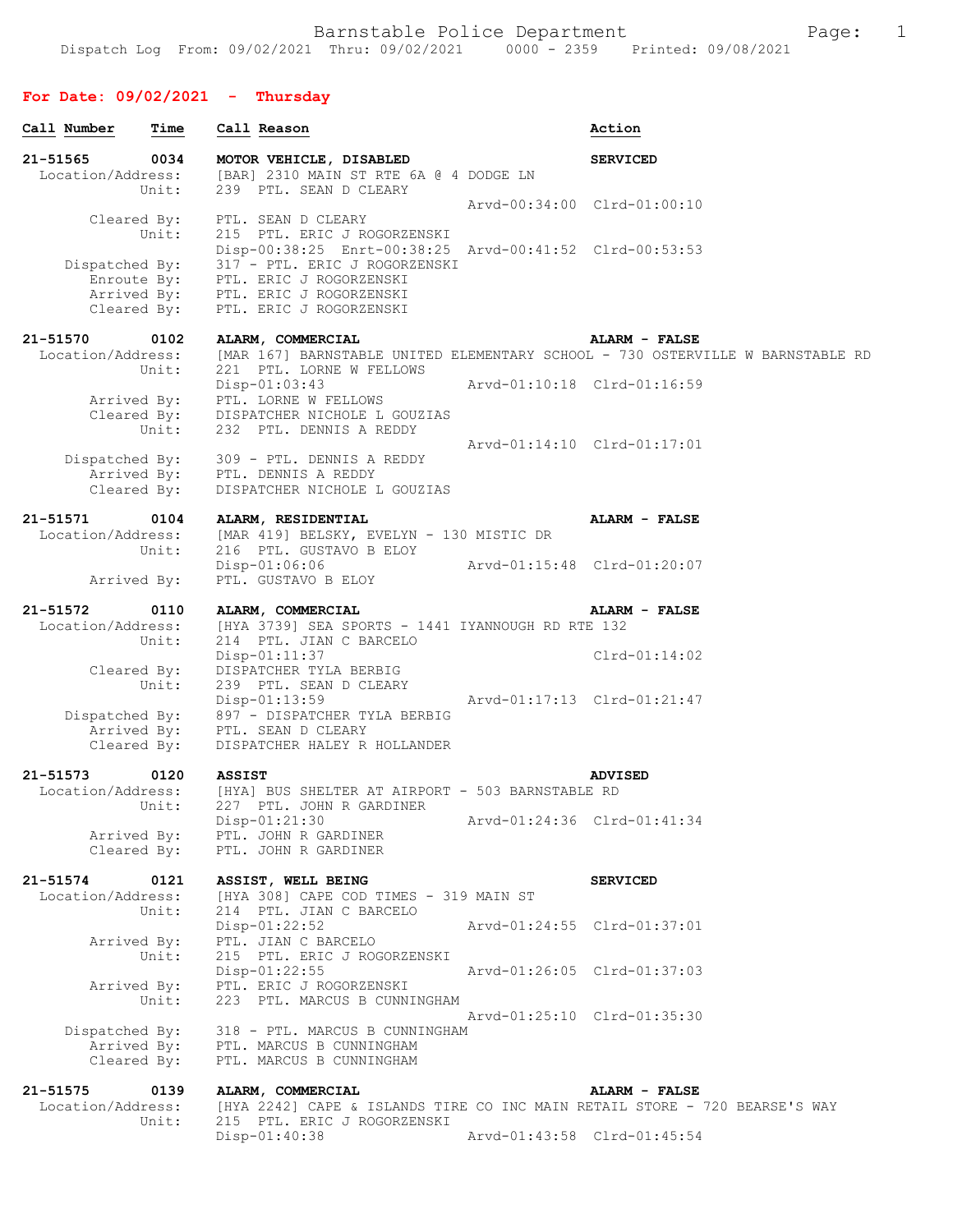|                                       | Dispatch Log From: 09/02/2021 Thru: 09/02/2021 0000 - 2359 Printed: 09/08/2021 |                             |                             |  |
|---------------------------------------|--------------------------------------------------------------------------------|-----------------------------|-----------------------------|--|
|                                       |                                                                                |                             |                             |  |
| Arrived By:<br>Cleared By:            | PTL. ERIC J ROGORZENSKI<br>DISPATCHER TYLA BERBIG                              |                             |                             |  |
| 21-51576 0139                         | SUSPICIOUS, ACTIVITY                                                           |                             | <b>SERVICED</b>             |  |
| Location/Address:                     | [CEN] 26 WHITE OAK TRL                                                         |                             |                             |  |
| Unit:                                 | 232 PTL. DENNIS A REDDY                                                        |                             |                             |  |
| Cleared By:                           | $Disp-01:43:05$<br>DISPATCHER NICHOLE L GOUZIAS                                |                             | Clrd-01:49:48               |  |
| Unit:                                 | 233 PTL. LIAM T LOISELLE                                                       |                             |                             |  |
|                                       | Disp-01:43:09<br>Arrived By: PTL. LIAM T LOISELLE                              | Arvd-01:46:00 Clrd-01:49:55 |                             |  |
| Cleared By:                           | DISPATCHER NICHOLE L GOUZIAS                                                   |                             |                             |  |
|                                       |                                                                                |                             |                             |  |
| 21-51577 0152<br>Location/Address:    | ALARM, RESIDENTIAL                                                             |                             | <b>ALARM - FALSE</b>        |  |
| Unit:                                 | [HYA] DANIEL & IRENE GRIFFIN - 134 CENTERVILLE AVE<br>214 PTL. JIAN C BARCELO  |                             |                             |  |
|                                       | Disp-01:54:15                                                                  | Arvd-02:12:07 Clrd-02:15:38 |                             |  |
| Arrived By:                           | PTL. JIAN C BARCELO                                                            |                             |                             |  |
| 21-51578 0157                         | MOTOR VEHICLE, DISABLED                                                        |                             | <b>SERVICED</b>             |  |
|                                       | Location/Address: [CEN] 297 BUCKSKIN PATH                                      |                             |                             |  |
| Unit:                                 | 232 PTL. DENNIS A REDDY<br>Disp-01:58:22                                       |                             |                             |  |
|                                       | Arrived By: PTL. DENNIS A REDDY                                                |                             |                             |  |
| Cleared By:                           | PTL. DENNIS A REDDY                                                            |                             |                             |  |
| 21-51579 0215                         | ALARM, RESIDENTIAL                                                             |                             | <b>SERVICED</b>             |  |
| Location/Address:                     | [HYA 4189] EVANS, BRUCE - 27 MARCHANT AVE                                      |                             |                             |  |
| Unit:                                 | 223 PTL. MARCUS B CUNNINGHAM<br>Disp-02:16:51                                  |                             | $Clrd-02:17:48$             |  |
| Unit:                                 | 214 PTL. JIAN C BARCELO                                                        |                             |                             |  |
|                                       | $Disp-02:17:44$                                                                | Arvd-02:20:01 Clrd-02:25:15 |                             |  |
| Arrived By:<br>Cleared By:            | DISPATCHER TYLA BERBIG<br>DISPATCHER TYLA BERBIG                               |                             |                             |  |
|                                       |                                                                                |                             |                             |  |
|                                       |                                                                                |                             |                             |  |
| 21-51580<br>0219                      | ALARM, COMMERCIAL                                                              |                             | ALARM - FALSE               |  |
|                                       | Location/Address: [BAR 72] SENCORP INC - 400 KIDD'S HILL RD                    |                             |                             |  |
| Unit:                                 | 239 PTL. SEAN D CLEARY<br>Disp-02:20:14                                        | Arvd-02:27:41 Clrd-02:30:21 |                             |  |
|                                       | Arrived By: PTL. SEAN D CLEARY                                                 |                             |                             |  |
| Cleared By:                           | DISPATCHER TYLA BERBIG                                                         |                             |                             |  |
| 21-51581<br>0223                      | <b>TRAFFIC, ROAD HAZARD</b>                                                    |                             | <b>SERVICED</b>             |  |
| Location/Address:                     | [CEN] 25 SAIL A WAY @ 450 PHINNEY'S LN                                         |                             |                             |  |
| Unit:                                 | 233 PTL. LIAM T LOISELLE                                                       |                             | Arvd-02:23:00 Clrd-02:25:55 |  |
| Cleared By:                           | DISPATCHER TYLA BERBIG                                                         |                             |                             |  |
|                                       |                                                                                |                             |                             |  |
| 21-51582<br>0229<br>Location/Address: | <b>ASSIST</b><br>[HYA 955] SAINT JOHN PAUL II HIGH SCHOOL - 120 HIGH SCHOOL RD |                             | <b>SERVICED</b>             |  |
| Unit:                                 | 215 PTL. ERIC J ROGORZENSKI                                                    |                             |                             |  |
|                                       | Disp-02:30:34                                                                  |                             | Arvd-02:35:23 Clrd-02:45:45 |  |
| Arrived By:<br>Cleared By:            | PTL. ERIC J ROGORZENSKI<br>DISPATCHER TYLA BERBIG                              |                             |                             |  |
| Unit:                                 | 214 PTL. JIAN C BARCELO                                                        |                             |                             |  |
|                                       | Disp-02:31:58<br>PTL. JIAN C BARCELO                                           |                             | Arvd-02:32:01 Clrd-02:43:58 |  |
| Cleared By:<br>Unit:                  | 227 PTL. JOHN R GARDINER                                                       |                             |                             |  |
|                                       |                                                                                |                             | Arvd-02:34:53 Clrd-02:43:42 |  |
| Dispatched By:<br>Arrived By:         | 314 - PTL. JOHN R GARDINER<br>PTL. JOHN R GARDINER                             |                             |                             |  |
| Cleared By:                           | PTL. JOHN R GARDINER                                                           |                             |                             |  |
| Unit:                                 | 223 PTL. MARCUS B CUNNINGHAM                                                   |                             | Arvd-02:35:15 Clrd-02:43:53 |  |
| Dispatched By:                        | 318 - PTL. MARCUS B CUNNINGHAM                                                 |                             |                             |  |
| Arrived By:                           | PTL. MARCUS B CUNNINGHAM                                                       |                             |                             |  |
| Cleared By:                           | PTL. MARCUS B CUNNINGHAM                                                       |                             |                             |  |
| 21-51583<br>0234                      | ASSIST, WELL BEING                                                             |                             | <b>SERVICED</b>             |  |
| Location/Address:<br>Unit:            | [MAR] 1471 OLD POST RD<br>221 PTL. LORNE W FELLOWS                             |                             |                             |  |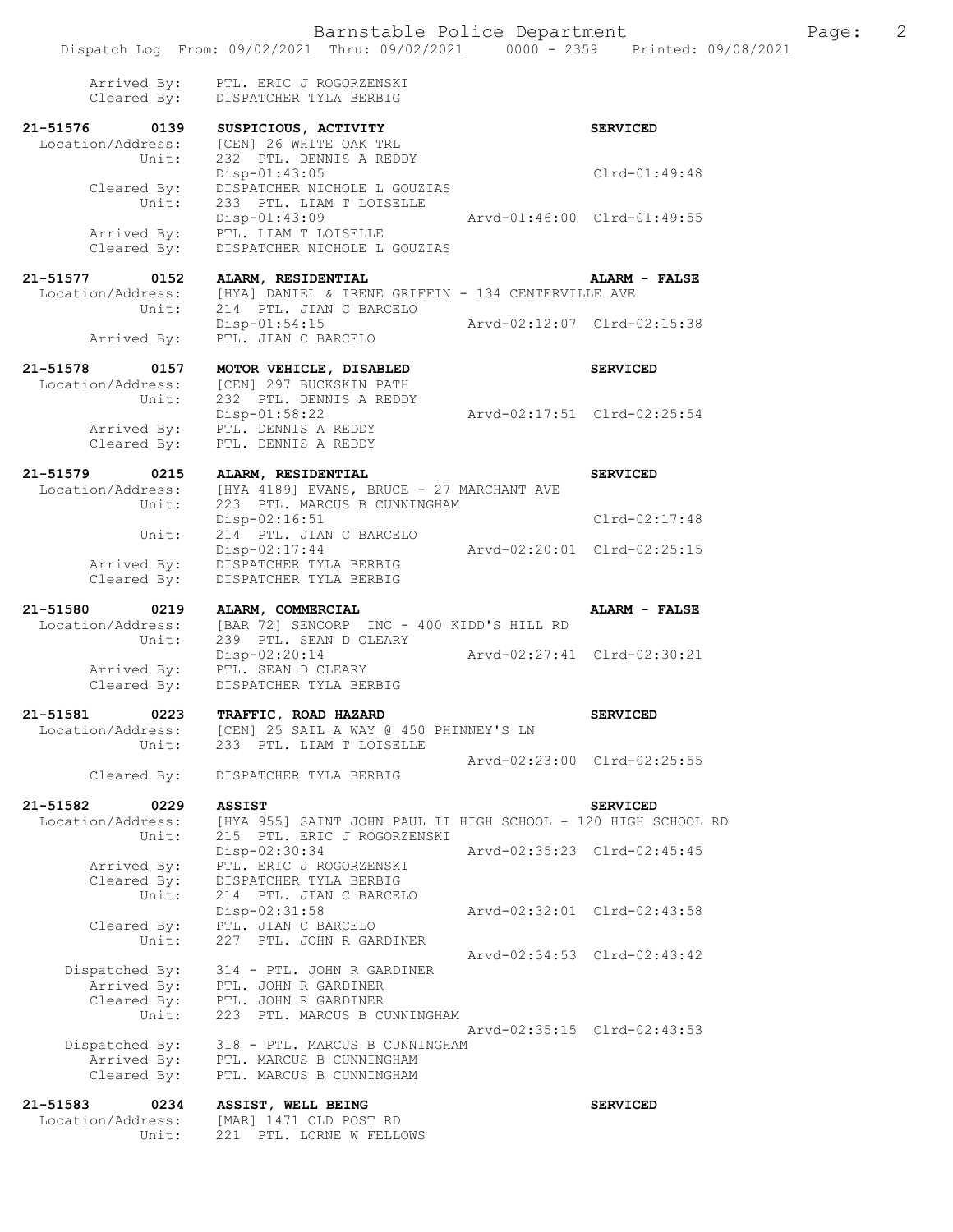## Barnstable Police Department Fage: 3

| Unit:<br>232 PTL. DENNIS A REDDY         |                                                                                                                                                                                                                                                                                                                                                                                                                                                                                                                                                                                                                                                                                                                                                                                                                                                                                                                                       |                                                                                                                                                                                                                                                                                                                                                                                                                                                                                                                                                                                                                                                                                                                                                                                                                                                                                                                                                                                                                                                                                                                                                                                                                                             |
|------------------------------------------|---------------------------------------------------------------------------------------------------------------------------------------------------------------------------------------------------------------------------------------------------------------------------------------------------------------------------------------------------------------------------------------------------------------------------------------------------------------------------------------------------------------------------------------------------------------------------------------------------------------------------------------------------------------------------------------------------------------------------------------------------------------------------------------------------------------------------------------------------------------------------------------------------------------------------------------|---------------------------------------------------------------------------------------------------------------------------------------------------------------------------------------------------------------------------------------------------------------------------------------------------------------------------------------------------------------------------------------------------------------------------------------------------------------------------------------------------------------------------------------------------------------------------------------------------------------------------------------------------------------------------------------------------------------------------------------------------------------------------------------------------------------------------------------------------------------------------------------------------------------------------------------------------------------------------------------------------------------------------------------------------------------------------------------------------------------------------------------------------------------------------------------------------------------------------------------------|
| Disp-02:57:55                            |                                                                                                                                                                                                                                                                                                                                                                                                                                                                                                                                                                                                                                                                                                                                                                                                                                                                                                                                       | Clrd-03:00:53                                                                                                                                                                                                                                                                                                                                                                                                                                                                                                                                                                                                                                                                                                                                                                                                                                                                                                                                                                                                                                                                                                                                                                                                                               |
|                                          |                                                                                                                                                                                                                                                                                                                                                                                                                                                                                                                                                                                                                                                                                                                                                                                                                                                                                                                                       |                                                                                                                                                                                                                                                                                                                                                                                                                                                                                                                                                                                                                                                                                                                                                                                                                                                                                                                                                                                                                                                                                                                                                                                                                                             |
|                                          |                                                                                                                                                                                                                                                                                                                                                                                                                                                                                                                                                                                                                                                                                                                                                                                                                                                                                                                                       | Clrd-03:02:07                                                                                                                                                                                                                                                                                                                                                                                                                                                                                                                                                                                                                                                                                                                                                                                                                                                                                                                                                                                                                                                                                                                                                                                                                               |
|                                          |                                                                                                                                                                                                                                                                                                                                                                                                                                                                                                                                                                                                                                                                                                                                                                                                                                                                                                                                       |                                                                                                                                                                                                                                                                                                                                                                                                                                                                                                                                                                                                                                                                                                                                                                                                                                                                                                                                                                                                                                                                                                                                                                                                                                             |
|                                          |                                                                                                                                                                                                                                                                                                                                                                                                                                                                                                                                                                                                                                                                                                                                                                                                                                                                                                                                       |                                                                                                                                                                                                                                                                                                                                                                                                                                                                                                                                                                                                                                                                                                                                                                                                                                                                                                                                                                                                                                                                                                                                                                                                                                             |
|                                          |                                                                                                                                                                                                                                                                                                                                                                                                                                                                                                                                                                                                                                                                                                                                                                                                                                                                                                                                       |                                                                                                                                                                                                                                                                                                                                                                                                                                                                                                                                                                                                                                                                                                                                                                                                                                                                                                                                                                                                                                                                                                                                                                                                                                             |
|                                          |                                                                                                                                                                                                                                                                                                                                                                                                                                                                                                                                                                                                                                                                                                                                                                                                                                                                                                                                       | <b>SERVICED</b>                                                                                                                                                                                                                                                                                                                                                                                                                                                                                                                                                                                                                                                                                                                                                                                                                                                                                                                                                                                                                                                                                                                                                                                                                             |
| Location/Address: [HYA] CHESTNUT ST      |                                                                                                                                                                                                                                                                                                                                                                                                                                                                                                                                                                                                                                                                                                                                                                                                                                                                                                                                       |                                                                                                                                                                                                                                                                                                                                                                                                                                                                                                                                                                                                                                                                                                                                                                                                                                                                                                                                                                                                                                                                                                                                                                                                                                             |
| 227 PTL. JOHN R GARDINER                 |                                                                                                                                                                                                                                                                                                                                                                                                                                                                                                                                                                                                                                                                                                                                                                                                                                                                                                                                       |                                                                                                                                                                                                                                                                                                                                                                                                                                                                                                                                                                                                                                                                                                                                                                                                                                                                                                                                                                                                                                                                                                                                                                                                                                             |
|                                          |                                                                                                                                                                                                                                                                                                                                                                                                                                                                                                                                                                                                                                                                                                                                                                                                                                                                                                                                       |                                                                                                                                                                                                                                                                                                                                                                                                                                                                                                                                                                                                                                                                                                                                                                                                                                                                                                                                                                                                                                                                                                                                                                                                                                             |
|                                          |                                                                                                                                                                                                                                                                                                                                                                                                                                                                                                                                                                                                                                                                                                                                                                                                                                                                                                                                       |                                                                                                                                                                                                                                                                                                                                                                                                                                                                                                                                                                                                                                                                                                                                                                                                                                                                                                                                                                                                                                                                                                                                                                                                                                             |
|                                          |                                                                                                                                                                                                                                                                                                                                                                                                                                                                                                                                                                                                                                                                                                                                                                                                                                                                                                                                       |                                                                                                                                                                                                                                                                                                                                                                                                                                                                                                                                                                                                                                                                                                                                                                                                                                                                                                                                                                                                                                                                                                                                                                                                                                             |
|                                          |                                                                                                                                                                                                                                                                                                                                                                                                                                                                                                                                                                                                                                                                                                                                                                                                                                                                                                                                       |                                                                                                                                                                                                                                                                                                                                                                                                                                                                                                                                                                                                                                                                                                                                                                                                                                                                                                                                                                                                                                                                                                                                                                                                                                             |
|                                          |                                                                                                                                                                                                                                                                                                                                                                                                                                                                                                                                                                                                                                                                                                                                                                                                                                                                                                                                       |                                                                                                                                                                                                                                                                                                                                                                                                                                                                                                                                                                                                                                                                                                                                                                                                                                                                                                                                                                                                                                                                                                                                                                                                                                             |
|                                          |                                                                                                                                                                                                                                                                                                                                                                                                                                                                                                                                                                                                                                                                                                                                                                                                                                                                                                                                       |                                                                                                                                                                                                                                                                                                                                                                                                                                                                                                                                                                                                                                                                                                                                                                                                                                                                                                                                                                                                                                                                                                                                                                                                                                             |
|                                          |                                                                                                                                                                                                                                                                                                                                                                                                                                                                                                                                                                                                                                                                                                                                                                                                                                                                                                                                       |                                                                                                                                                                                                                                                                                                                                                                                                                                                                                                                                                                                                                                                                                                                                                                                                                                                                                                                                                                                                                                                                                                                                                                                                                                             |
|                                          |                                                                                                                                                                                                                                                                                                                                                                                                                                                                                                                                                                                                                                                                                                                                                                                                                                                                                                                                       |                                                                                                                                                                                                                                                                                                                                                                                                                                                                                                                                                                                                                                                                                                                                                                                                                                                                                                                                                                                                                                                                                                                                                                                                                                             |
|                                          |                                                                                                                                                                                                                                                                                                                                                                                                                                                                                                                                                                                                                                                                                                                                                                                                                                                                                                                                       |                                                                                                                                                                                                                                                                                                                                                                                                                                                                                                                                                                                                                                                                                                                                                                                                                                                                                                                                                                                                                                                                                                                                                                                                                                             |
| Arrived By: DISPATCHER NICHOLE L GOUZIAS |                                                                                                                                                                                                                                                                                                                                                                                                                                                                                                                                                                                                                                                                                                                                                                                                                                                                                                                                       |                                                                                                                                                                                                                                                                                                                                                                                                                                                                                                                                                                                                                                                                                                                                                                                                                                                                                                                                                                                                                                                                                                                                                                                                                                             |
|                                          |                                                                                                                                                                                                                                                                                                                                                                                                                                                                                                                                                                                                                                                                                                                                                                                                                                                                                                                                       |                                                                                                                                                                                                                                                                                                                                                                                                                                                                                                                                                                                                                                                                                                                                                                                                                                                                                                                                                                                                                                                                                                                                                                                                                                             |
|                                          |                                                                                                                                                                                                                                                                                                                                                                                                                                                                                                                                                                                                                                                                                                                                                                                                                                                                                                                                       |                                                                                                                                                                                                                                                                                                                                                                                                                                                                                                                                                                                                                                                                                                                                                                                                                                                                                                                                                                                                                                                                                                                                                                                                                                             |
|                                          |                                                                                                                                                                                                                                                                                                                                                                                                                                                                                                                                                                                                                                                                                                                                                                                                                                                                                                                                       |                                                                                                                                                                                                                                                                                                                                                                                                                                                                                                                                                                                                                                                                                                                                                                                                                                                                                                                                                                                                                                                                                                                                                                                                                                             |
|                                          |                                                                                                                                                                                                                                                                                                                                                                                                                                                                                                                                                                                                                                                                                                                                                                                                                                                                                                                                       |                                                                                                                                                                                                                                                                                                                                                                                                                                                                                                                                                                                                                                                                                                                                                                                                                                                                                                                                                                                                                                                                                                                                                                                                                                             |
|                                          |                                                                                                                                                                                                                                                                                                                                                                                                                                                                                                                                                                                                                                                                                                                                                                                                                                                                                                                                       |                                                                                                                                                                                                                                                                                                                                                                                                                                                                                                                                                                                                                                                                                                                                                                                                                                                                                                                                                                                                                                                                                                                                                                                                                                             |
|                                          |                                                                                                                                                                                                                                                                                                                                                                                                                                                                                                                                                                                                                                                                                                                                                                                                                                                                                                                                       |                                                                                                                                                                                                                                                                                                                                                                                                                                                                                                                                                                                                                                                                                                                                                                                                                                                                                                                                                                                                                                                                                                                                                                                                                                             |
|                                          |                                                                                                                                                                                                                                                                                                                                                                                                                                                                                                                                                                                                                                                                                                                                                                                                                                                                                                                                       |                                                                                                                                                                                                                                                                                                                                                                                                                                                                                                                                                                                                                                                                                                                                                                                                                                                                                                                                                                                                                                                                                                                                                                                                                                             |
|                                          |                                                                                                                                                                                                                                                                                                                                                                                                                                                                                                                                                                                                                                                                                                                                                                                                                                                                                                                                       |                                                                                                                                                                                                                                                                                                                                                                                                                                                                                                                                                                                                                                                                                                                                                                                                                                                                                                                                                                                                                                                                                                                                                                                                                                             |
|                                          |                                                                                                                                                                                                                                                                                                                                                                                                                                                                                                                                                                                                                                                                                                                                                                                                                                                                                                                                       |                                                                                                                                                                                                                                                                                                                                                                                                                                                                                                                                                                                                                                                                                                                                                                                                                                                                                                                                                                                                                                                                                                                                                                                                                                             |
|                                          |                                                                                                                                                                                                                                                                                                                                                                                                                                                                                                                                                                                                                                                                                                                                                                                                                                                                                                                                       |                                                                                                                                                                                                                                                                                                                                                                                                                                                                                                                                                                                                                                                                                                                                                                                                                                                                                                                                                                                                                                                                                                                                                                                                                                             |
|                                          |                                                                                                                                                                                                                                                                                                                                                                                                                                                                                                                                                                                                                                                                                                                                                                                                                                                                                                                                       |                                                                                                                                                                                                                                                                                                                                                                                                                                                                                                                                                                                                                                                                                                                                                                                                                                                                                                                                                                                                                                                                                                                                                                                                                                             |
|                                          |                                                                                                                                                                                                                                                                                                                                                                                                                                                                                                                                                                                                                                                                                                                                                                                                                                                                                                                                       |                                                                                                                                                                                                                                                                                                                                                                                                                                                                                                                                                                                                                                                                                                                                                                                                                                                                                                                                                                                                                                                                                                                                                                                                                                             |
|                                          |                                                                                                                                                                                                                                                                                                                                                                                                                                                                                                                                                                                                                                                                                                                                                                                                                                                                                                                                       | $Clrd-03:45:41$                                                                                                                                                                                                                                                                                                                                                                                                                                                                                                                                                                                                                                                                                                                                                                                                                                                                                                                                                                                                                                                                                                                                                                                                                             |
| Unit:                                    |                                                                                                                                                                                                                                                                                                                                                                                                                                                                                                                                                                                                                                                                                                                                                                                                                                                                                                                                       |                                                                                                                                                                                                                                                                                                                                                                                                                                                                                                                                                                                                                                                                                                                                                                                                                                                                                                                                                                                                                                                                                                                                                                                                                                             |
|                                          |                                                                                                                                                                                                                                                                                                                                                                                                                                                                                                                                                                                                                                                                                                                                                                                                                                                                                                                                       |                                                                                                                                                                                                                                                                                                                                                                                                                                                                                                                                                                                                                                                                                                                                                                                                                                                                                                                                                                                                                                                                                                                                                                                                                                             |
| Arrived By: PTL. LORNE W FELLOWS         |                                                                                                                                                                                                                                                                                                                                                                                                                                                                                                                                                                                                                                                                                                                                                                                                                                                                                                                                       |                                                                                                                                                                                                                                                                                                                                                                                                                                                                                                                                                                                                                                                                                                                                                                                                                                                                                                                                                                                                                                                                                                                                                                                                                                             |
|                                          |                                                                                                                                                                                                                                                                                                                                                                                                                                                                                                                                                                                                                                                                                                                                                                                                                                                                                                                                       |                                                                                                                                                                                                                                                                                                                                                                                                                                                                                                                                                                                                                                                                                                                                                                                                                                                                                                                                                                                                                                                                                                                                                                                                                                             |
|                                          |                                                                                                                                                                                                                                                                                                                                                                                                                                                                                                                                                                                                                                                                                                                                                                                                                                                                                                                                       | <b>SERVICED</b>                                                                                                                                                                                                                                                                                                                                                                                                                                                                                                                                                                                                                                                                                                                                                                                                                                                                                                                                                                                                                                                                                                                                                                                                                             |
|                                          |                                                                                                                                                                                                                                                                                                                                                                                                                                                                                                                                                                                                                                                                                                                                                                                                                                                                                                                                       |                                                                                                                                                                                                                                                                                                                                                                                                                                                                                                                                                                                                                                                                                                                                                                                                                                                                                                                                                                                                                                                                                                                                                                                                                                             |
|                                          |                                                                                                                                                                                                                                                                                                                                                                                                                                                                                                                                                                                                                                                                                                                                                                                                                                                                                                                                       |                                                                                                                                                                                                                                                                                                                                                                                                                                                                                                                                                                                                                                                                                                                                                                                                                                                                                                                                                                                                                                                                                                                                                                                                                                             |
|                                          |                                                                                                                                                                                                                                                                                                                                                                                                                                                                                                                                                                                                                                                                                                                                                                                                                                                                                                                                       |                                                                                                                                                                                                                                                                                                                                                                                                                                                                                                                                                                                                                                                                                                                                                                                                                                                                                                                                                                                                                                                                                                                                                                                                                                             |
|                                          |                                                                                                                                                                                                                                                                                                                                                                                                                                                                                                                                                                                                                                                                                                                                                                                                                                                                                                                                       |                                                                                                                                                                                                                                                                                                                                                                                                                                                                                                                                                                                                                                                                                                                                                                                                                                                                                                                                                                                                                                                                                                                                                                                                                                             |
|                                          |                                                                                                                                                                                                                                                                                                                                                                                                                                                                                                                                                                                                                                                                                                                                                                                                                                                                                                                                       |                                                                                                                                                                                                                                                                                                                                                                                                                                                                                                                                                                                                                                                                                                                                                                                                                                                                                                                                                                                                                                                                                                                                                                                                                                             |
|                                          |                                                                                                                                                                                                                                                                                                                                                                                                                                                                                                                                                                                                                                                                                                                                                                                                                                                                                                                                       |                                                                                                                                                                                                                                                                                                                                                                                                                                                                                                                                                                                                                                                                                                                                                                                                                                                                                                                                                                                                                                                                                                                                                                                                                                             |
| PTL. DENNIS A REDDY                      |                                                                                                                                                                                                                                                                                                                                                                                                                                                                                                                                                                                                                                                                                                                                                                                                                                                                                                                                       |                                                                                                                                                                                                                                                                                                                                                                                                                                                                                                                                                                                                                                                                                                                                                                                                                                                                                                                                                                                                                                                                                                                                                                                                                                             |
|                                          |                                                                                                                                                                                                                                                                                                                                                                                                                                                                                                                                                                                                                                                                                                                                                                                                                                                                                                                                       |                                                                                                                                                                                                                                                                                                                                                                                                                                                                                                                                                                                                                                                                                                                                                                                                                                                                                                                                                                                                                                                                                                                                                                                                                                             |
|                                          |                                                                                                                                                                                                                                                                                                                                                                                                                                                                                                                                                                                                                                                                                                                                                                                                                                                                                                                                       | ALARM - FALSE                                                                                                                                                                                                                                                                                                                                                                                                                                                                                                                                                                                                                                                                                                                                                                                                                                                                                                                                                                                                                                                                                                                                                                                                                               |
|                                          |                                                                                                                                                                                                                                                                                                                                                                                                                                                                                                                                                                                                                                                                                                                                                                                                                                                                                                                                       |                                                                                                                                                                                                                                                                                                                                                                                                                                                                                                                                                                                                                                                                                                                                                                                                                                                                                                                                                                                                                                                                                                                                                                                                                                             |
|                                          |                                                                                                                                                                                                                                                                                                                                                                                                                                                                                                                                                                                                                                                                                                                                                                                                                                                                                                                                       |                                                                                                                                                                                                                                                                                                                                                                                                                                                                                                                                                                                                                                                                                                                                                                                                                                                                                                                                                                                                                                                                                                                                                                                                                                             |
|                                          |                                                                                                                                                                                                                                                                                                                                                                                                                                                                                                                                                                                                                                                                                                                                                                                                                                                                                                                                       |                                                                                                                                                                                                                                                                                                                                                                                                                                                                                                                                                                                                                                                                                                                                                                                                                                                                                                                                                                                                                                                                                                                                                                                                                                             |
|                                          |                                                                                                                                                                                                                                                                                                                                                                                                                                                                                                                                                                                                                                                                                                                                                                                                                                                                                                                                       |                                                                                                                                                                                                                                                                                                                                                                                                                                                                                                                                                                                                                                                                                                                                                                                                                                                                                                                                                                                                                                                                                                                                                                                                                                             |
| 221 PTL. LORNE W FELLOWS                 |                                                                                                                                                                                                                                                                                                                                                                                                                                                                                                                                                                                                                                                                                                                                                                                                                                                                                                                                       |                                                                                                                                                                                                                                                                                                                                                                                                                                                                                                                                                                                                                                                                                                                                                                                                                                                                                                                                                                                                                                                                                                                                                                                                                                             |
|                                          |                                                                                                                                                                                                                                                                                                                                                                                                                                                                                                                                                                                                                                                                                                                                                                                                                                                                                                                                       |                                                                                                                                                                                                                                                                                                                                                                                                                                                                                                                                                                                                                                                                                                                                                                                                                                                                                                                                                                                                                                                                                                                                                                                                                                             |
| 330 - PTL. LORNE W FELLOWS               |                                                                                                                                                                                                                                                                                                                                                                                                                                                                                                                                                                                                                                                                                                                                                                                                                                                                                                                                       |                                                                                                                                                                                                                                                                                                                                                                                                                                                                                                                                                                                                                                                                                                                                                                                                                                                                                                                                                                                                                                                                                                                                                                                                                                             |
| PTL. LORNE W FELLOWS                     |                                                                                                                                                                                                                                                                                                                                                                                                                                                                                                                                                                                                                                                                                                                                                                                                                                                                                                                                       |                                                                                                                                                                                                                                                                                                                                                                                                                                                                                                                                                                                                                                                                                                                                                                                                                                                                                                                                                                                                                                                                                                                                                                                                                                             |
| Arrived By: PTL. LORNE W FELLOWS         |                                                                                                                                                                                                                                                                                                                                                                                                                                                                                                                                                                                                                                                                                                                                                                                                                                                                                                                                       |                                                                                                                                                                                                                                                                                                                                                                                                                                                                                                                                                                                                                                                                                                                                                                                                                                                                                                                                                                                                                                                                                                                                                                                                                                             |
| PTL. LORNE W FELLOWS                     |                                                                                                                                                                                                                                                                                                                                                                                                                                                                                                                                                                                                                                                                                                                                                                                                                                                                                                                                       |                                                                                                                                                                                                                                                                                                                                                                                                                                                                                                                                                                                                                                                                                                                                                                                                                                                                                                                                                                                                                                                                                                                                                                                                                                             |
|                                          |                                                                                                                                                                                                                                                                                                                                                                                                                                                                                                                                                                                                                                                                                                                                                                                                                                                                                                                                       |                                                                                                                                                                                                                                                                                                                                                                                                                                                                                                                                                                                                                                                                                                                                                                                                                                                                                                                                                                                                                                                                                                                                                                                                                                             |
|                                          |                                                                                                                                                                                                                                                                                                                                                                                                                                                                                                                                                                                                                                                                                                                                                                                                                                                                                                                                       | ALARM - FALSE                                                                                                                                                                                                                                                                                                                                                                                                                                                                                                                                                                                                                                                                                                                                                                                                                                                                                                                                                                                                                                                                                                                                                                                                                               |
|                                          |                                                                                                                                                                                                                                                                                                                                                                                                                                                                                                                                                                                                                                                                                                                                                                                                                                                                                                                                       |                                                                                                                                                                                                                                                                                                                                                                                                                                                                                                                                                                                                                                                                                                                                                                                                                                                                                                                                                                                                                                                                                                                                                                                                                                             |
| Disp-04:28:51                            | Arvd-04:40:16 Clrd-04:45:30                                                                                                                                                                                                                                                                                                                                                                                                                                                                                                                                                                                                                                                                                                                                                                                                                                                                                                           |                                                                                                                                                                                                                                                                                                                                                                                                                                                                                                                                                                                                                                                                                                                                                                                                                                                                                                                                                                                                                                                                                                                                                                                                                                             |
|                                          | Disp-02:38:58<br>PTL. LORNE W FELLOWS<br>Unit:<br>Dispatched By: 312 - PTL. LIAM T LOISELLE<br>Enroute By: PTL. LIAM T LOISELLE<br>Cleared By: PTL. LIAM T LOISELLE<br>21-51586 0311 ASSIST, WIRES DOWN<br>Unit:<br>Unit:<br>214 PTL. JIAN C BARCELO<br>Arrived By: DISPATCHER NICHOLE L GOUZIAS<br>Cleared By: DISPATCHER NICHOLE L GOUZIAS<br>Unit: 603 PTL. JIAN C BARCELO<br>0317 ALARM, RESIDENTIAL<br>Unit:<br>232 PTL. DENNIS A REDDY<br>Cleared By: DISPATCHER NICHOLE L GOUZIAS<br>Unit: 214 PTL. JIAN C BARCELO<br>0344<br>ALARM, COMMERCIAL<br>Location/Address:<br>232 PTL. DENNIS A REDDY<br>Disp-03:44:47<br><b>BUILDING CHECK</b><br>216 PTL. GUSTAVO B ELOY<br>232 PTL. DENNIS A REDDY<br>309 - PTL. DENNIS A REDDY<br>PTL. DENNIS A REDDY<br>ALARM, COMMERCIAL<br>232 PTL. DENNIS A REDDY<br>Disp-03:57:24<br>PTL. DENNIS A REDDY<br>Cleared By: PTL. DENNIS A REDDY<br>ALARM, RESIDENTIAL<br>239 PTL. SEAN D CLEARY | Dispatch Log From: 09/02/2021 Thru: 09/02/2021 0000 - 2359 Printed: 09/08/2021<br>Arvd-02:46:25 Clrd-03:03:57<br>233 PTL. LIAM T LOISELLE<br>$Disp-02:59:34$ $Enrt-02:59:35$<br>Disp-03:12:34<br>Arrived By: PTL. JOHN R GARDINER<br>THE STREET Arrived By: PTL. JOHN R GARDINER<br>Disp-03:20:46 Arvd-03:21:18 Clrd-03:38:20<br>Dispatched By: 870 - DISPATCHER NICHOLE L GOUZIAS<br>Disp-03:38:57 Arvd-03:39:00 Clrd-03:58:32<br>Dispatched By: 870 - DISPATCHER NICHOLE L GOUZIAS<br>ALARM - FALSE<br>[CEN 269] VOTTA, JILL S - 66 WEQUAQUET LN<br>Disp-03:18:24<br>Arrived By: PTL. DENNIS A REDDY<br>THE DENNIS A REDDY<br>Disp-03:20:42 Arvd-03:20:44 Clrd-03:20:46<br>Cleared By: DISPATCHER NICHOLE L GOUZIAS<br>ALARM - FALSE<br>[CEN 536] NINETY NINE RESTAURANT - 1600 FALMOUTH RD RTE 28<br>221 PTL. LORNE W FELLOWS<br>Disp-03:45:37<br>Arvd-03:49:05 Clrd-03:54:01<br>Location/Address: [CEN 2061] CENTERVILLE FITNESS - 1664 FALMOUTH RD RTE 28<br>Arvd-03:46:00 Clrd-03:52:43<br>Arvd-03:49:57 Clrd-03:51:20<br>[OST 29] CAPE COD ACADEMY - 50 OSTERVILLE W BARNSTABLE RD<br>Arvd-04:02:54 Clrd-04:12:32<br>Disp-03:59:15 Enrt-03:59:15 Arvd-04:02:55 Clrd-04:11:58<br>[WBA 469] MACBETH, GLENN & GERRY - 148 POINT HILL RD |

Arrived By: PTL. SEAN D CLEARY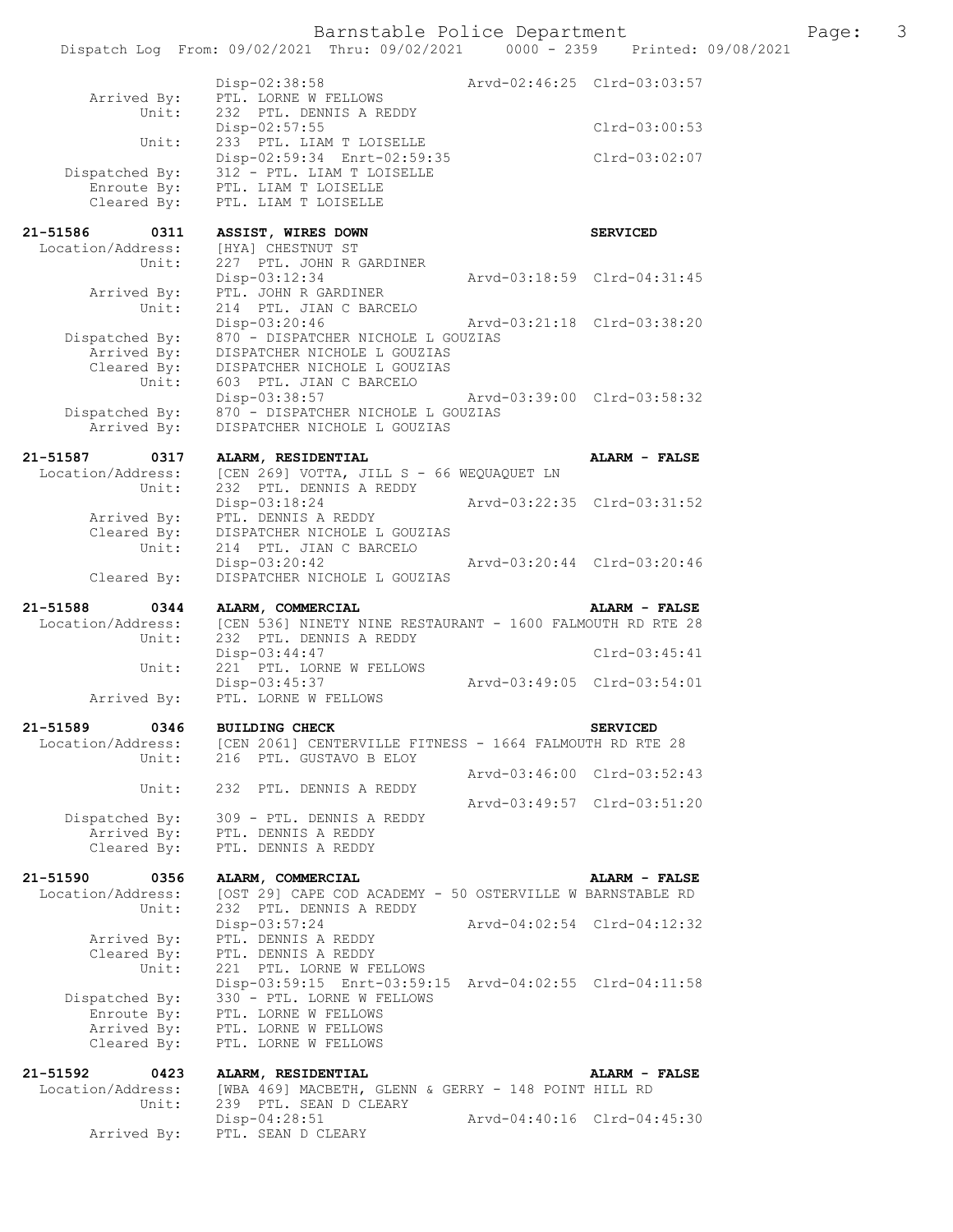| 21-51593 0426                             | HARASSMENT, TRESPASS                                                   |                             | <b>SERVICED</b>             |
|-------------------------------------------|------------------------------------------------------------------------|-----------------------------|-----------------------------|
| Location/Address:                         | [HYA 112] CAPE COD HOSPITAL - 27 PARK ST Apt. #11                      |                             |                             |
| Unit:                                     | 223 PTL. MARCUS B CUNNINGHAM                                           |                             |                             |
|                                           | $Disp-04:27:32$                                                        | Arvd-04:34:31 Clrd-04:42:23 |                             |
| Arrived By:<br>Cleared By:                | PTL. MARCUS B CUNNINGHAM<br>DISPATCHER TYLA BERBIG                     |                             |                             |
| Unit:                                     | 211 SGT. CHRISTOPHER R ROSS                                            |                             |                             |
|                                           | Disp-04:28:31                                                          | Arvd-04:35:58 Clrd-04:42:20 |                             |
| Arrived By:                               | SGT. CHRISTOPHER R ROSS                                                |                             |                             |
| Cleared By:                               | DISPATCHER TYLA BERBIG                                                 |                             |                             |
| 21-51594 0438                             | TRAFFIC, ROAD HAZARD                                                   |                             | <b>SERVICED</b>             |
| Location/Address:                         | [BAR] 500 INDEPENDENCE DR @ 270 COMMUNICATION WAY                      |                             |                             |
| Unit:                                     | 215 PTL. ERIC J ROGORZENSKI                                            |                             |                             |
|                                           | Disp-04:40:32                                                          | Arvd-04:44:15 Clrd-05:42:34 |                             |
| Arrived By:                               | PTL. ERIC J ROGORZENSKI                                                |                             |                             |
| Unit:                                     | 603 PTL. JIAN C BARCELO<br>Disp-04:50:07                               | Arvd-04:50:21 Clrd-05:42:39 |                             |
|                                           |                                                                        |                             |                             |
| 21-51596 0453                             | TRAFFIC, ROAD HAZARD                                                   |                             | <b>SERVICED</b>             |
| Location/Address:                         | [HYA 1451] VERIZON - 49 OCEAN ST                                       |                             |                             |
| Unit:                                     | 227 PTL. JOHN R GARDINER<br>Disp-04:56:06                              | Arvd-05:04:10 Clrd-05:58:05 |                             |
| Arrived By:                               | PTL. JOHN R GARDINER                                                   |                             |                             |
| Cleared By:                               | PTL. JOHN R GARDINER                                                   |                             |                             |
|                                           |                                                                        |                             |                             |
| 21-51598 0459                             | TRAFFIC, ROAD HAZARD                                                   |                             | <b>SERVICED</b>             |
| Location/Address:<br>Unit:                | [COT] 4681 FALMOUTH RD RTE 28 @ 39 RTE 130<br>221 PTL. LORNE W FELLOWS |                             |                             |
|                                           | $Disp-05:02:38$                                                        | Arvd-05:12:08 Clrd-05:22:32 |                             |
| Arrived By:                               | PTL. LORNE W FELLOWS                                                   |                             |                             |
| Cleared By:                               | PTL. LORNE W FELLOWS                                                   |                             |                             |
| 21-51597 0500                             | TRAFFIC, ROAD HAZARD                                                   |                             | <b>SERVICED</b>             |
| Location/Address:                         | [BAR 823] SCHUMACHER, CHRIS & KATE - 86 SCUDDER LN                     |                             |                             |
| Unit:                                     | 216 PTL. GUSTAVO B ELOY                                                |                             |                             |
|                                           | Disp-05:02:18                                                          | Arvd-05:14:06 Clrd-05:18:05 |                             |
| Arrived By:<br>Cleared By:                | PTL. GUSTAVO B ELOY<br>DISPATCHER NICHOLE L GOUZIAS                    |                             |                             |
|                                           |                                                                        |                             |                             |
| 21-51599<br>0504                          | ALARM, RESIDENTIAL                                                     |                             | ALARM - FALSE               |
| Location/Address:                         | [CEN 269] VOTTA, JILL S - 66 WEQUAQUET LN                              |                             |                             |
| Unit:                                     | 232 PTL. DENNIS A REDDY<br>Disp-05:05:05                               | Arvd-05:09:10 Clrd-05:15:14 |                             |
| Arrived By:                               | PTL. DENNIS A REDDY                                                    |                             |                             |
| Cleared By:                               | PTL. DENNIS A REDDY                                                    |                             |                             |
|                                           |                                                                        |                             |                             |
| $21 - 51600$<br>0518<br>Location/Address: | ANIMALS, INJURED                                                       |                             | <b>SERVICED</b>             |
| Unit:                                     | [BAR] 4 BRAGG'S LN @ 3450 MAIN ST RTE 6A<br>216 PTL. GUSTAVO B ELOY    |                             |                             |
|                                           | Disp-05:19:18                                                          |                             | Arvd-05:19:30 Clrd-06:16:33 |
| Arrived By:                               | DISPATCHER NICHOLE L GOUZIAS                                           |                             |                             |
| Cleared By:<br>Unit:                      | DISPATCHER NICHOLE L GOUZIAS<br>239 PTL. SEAN D CLEARY                 |                             |                             |
|                                           |                                                                        |                             | Arvd-05:25:58 Clrd-06:16:30 |
| Dispatched By:                            | 326 - PTL. SEAN D CLEARY                                               |                             |                             |
| Arrived By:                               | PTL. SEAN D CLEARY                                                     |                             |                             |
| Cleared By:<br>Unit:                      | DISPATCHER NICHOLE L GOUZIAS<br>211 SGT. CHRISTOPHER R ROSS            |                             |                             |
|                                           |                                                                        |                             | Arvd-05:32:29 Clrd-05:34:15 |
| Dispatched By:                            | 271 - SGT. CHRISTOPHER R ROSS                                          |                             |                             |
| Arrived By:                               | SGT. CHRISTOPHER R ROSS                                                |                             |                             |
| Cleared By:                               | SGT. CHRISTOPHER R ROSS                                                |                             |                             |
| $21 - 51601$<br>0520                      | MOTOR VEHICLE, DISABLED                                                |                             | <b>SERVICED</b>             |
| Location/Address:                         | [HYA 6] BISMORE PARK - 180 OCEAN ST                                    |                             |                             |
| Unit:                                     | 223 PTL. MARCUS B CUNNINGHAM                                           |                             |                             |
|                                           | Disp-05:21:48                                                          |                             | Arvd-05:31:46 Clrd-06:09:38 |
| Arrived By:<br>Cleared By:                | PTL. MARCUS B CUNNINGHAM<br>PTL. MARCUS B CUNNINGHAM                   |                             |                             |
|                                           |                                                                        |                             |                             |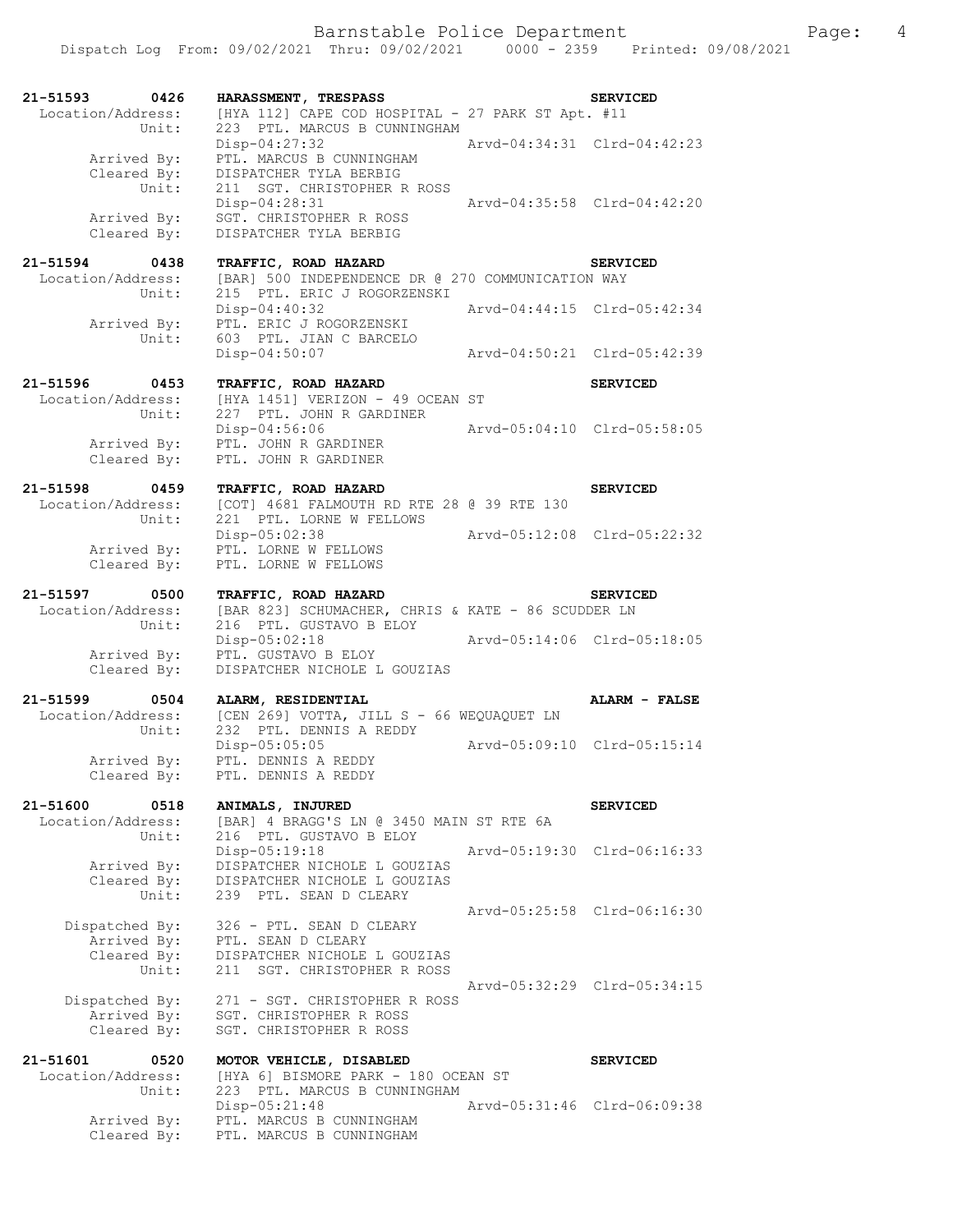|                                              | Barnstable Police Department<br>Dispatch Log From: 09/02/2021 Thru: 09/02/2021 0000 - 2359 Printed: 09/08/2021                                                    |                             |                             | 5<br>Page: |
|----------------------------------------------|-------------------------------------------------------------------------------------------------------------------------------------------------------------------|-----------------------------|-----------------------------|------------|
| Unit:                                        | 211 SGT. CHRISTOPHER R ROSS                                                                                                                                       |                             |                             |            |
| Dispatched By:                               | 271 - SGT. CHRISTOPHER R ROSS<br>Arrived By: SGT. CHRISTOPHER R ROSS<br>Cleared By: SGT. CHRISTOPHER R ROSS                                                       |                             | Arvd-05:44:25 Clrd-05:48:05 |            |
| 21-51606<br>0638                             | ALARM, RESIDENTIAL<br>Location/Address: [OST 369] DAVIS, HOLBROOK R - 249 SEAPUIT RD<br>Unit: 232 PTL. DENNIS A REDDY                                             |                             | ALARM - FALSE               |            |
|                                              | Disp-06:40:28<br>Arrived By: PTL. DENNIS A REDDY<br>Cleared By: PTL. DENNIS A REDDY                                                                               | Arvd-06:51:30 Clrd-07:00:38 |                             |            |
| 21-51608 0652 ALARM, RESIDENTIAL<br>Unit:    | Location/Address: [HYA 4189] EVANS, BRUCE - 27 MARCHANT AVE<br>603 PTL. JIAN C BARCELO                                                                            |                             | ALARM - FALSE               |            |
| Arrived By:                                  | Disp-06:54:36 Arvd-07:08:29 Clrd-07:13:23<br>DISPATCHER NICHOLE L GOUZIAS                                                                                         |                             |                             |            |
| 21-51609<br>0653<br>Unit:                    | ALARM, COMMERCIAL<br>Location/Address: [CEN 536] NINETY NINE RESTAURANT - 1600 FALMOUTH RD RTE 28 Apt. #21<br>221 PTL. LORNE W FELLOWS                            |                             | ALARM - FALSE               |            |
| Cleared By:                                  | Disp-06:55:06 Arvd-07:05:18 Clrd-07:08:02<br>Arrived By: PTL. LORNE W FELLOWS<br>DISPATCHER TYLA BERBIG                                                           |                             |                             |            |
| 21-51610                                     | 0721 ASSIST, WIRES DOWN<br>Location/Address: [HYA] 225 MAIN ST @ 9 PLEASANT ST                                                                                    |                             | <b>SERVICED</b>             |            |
| Unit:                                        | 227 PTL. JOHN R GARDINER<br>Disp-07:21:54<br>Arrived By: PTL. JOHN R GARDINER<br>Cleared By: PTL. JOHN R GARDINER                                                 | Arvd-07:26:10 Clrd-08:50:35 |                             |            |
|                                              | Unit: 212 PTL. KEVIN M SHAW<br>Disp-08:38:41<br>Dispatched By: 877 - DISPATCHER JOHN H COULOMBE<br>Arrived By: PTL. KEVIN M SHAW<br>Cleared By: PTL. KEVIN M SHAW | Arvd-08:46:41 Clrd-09:26:40 |                             |            |
| Location/Address:                            | 21-51611 0737 TRAFFIC, ROAD HAZARD<br>[MAR] 589 RTE 149 @ 11 CHESLEY RD                                                                                           |                             | <b>SERVICED</b>             |            |
| 21-51612 0752<br>Unit:                       | ASSIST, WIRES DOWN<br>Location/Address: [MAR] 1524 OSTERVILLE W BARNSTABLE RD @ 14 WOODSIDE RD<br>238 PTL. THOMAS J HARMON                                        |                             | <b>SERVICED</b>             |            |
| Cleared By:<br>Unit:                         | $Disp-07:54:04$<br>DISPATCHER JOHN H COULOMBE<br>216 PTL. MAXWELL S MORROW                                                                                        | Arvd-08:07:45 Clrd-09:15:28 |                             |            |
| Dispatched By:<br>Unit:                      | Disp-08:15:12<br>877 - DISPATCHER JOHN H COULOMBE<br>Cleared By: DISPATCHER JOHN H COULOMBE<br>225 PTL. EVAN M HAUSSMANN                                          |                             | $Clrd-08:19:48$             |            |
| Dispatched By:<br>Arrived By:<br>Cleared By: | Disp-08:19:44<br>877 - DISPATCHER JOHN H COULOMBE<br>PTL. EVAN M HAUSSMANN<br>DISPATCHER JOHN H COULOMBE                                                          | Arvd-08:42:16 Clrd-09:15:31 |                             |            |
| 21-51613<br>0753<br>Location/Address:        | ASSIST, WIRES DOWN<br>[BAR] 65 BAYBERRY LN                                                                                                                        |                             | <b>SERVICED</b>             |            |
| Unit:<br>Unit:                               | 223 PTL. KRISTINA M GUSTAFSON<br>Disp-07:58:53<br>233 PTL. DENISE A BALDNER                                                                                       |                             | Clrd-08:02:31               |            |
| Arrived By:<br>Cleared By:                   | Disp-08:02:42<br>PTL. DENISE A BALDNER<br>PTL. DENISE A BALDNER                                                                                                   |                             | Arvd-08:13:45 Clrd-09:57:47 |            |
| 21-51614<br>0757                             | PRISONER, ESCORT                                                                                                                                                  |                             | <b>SERVICED</b>             |            |
| Location/Address:<br>Unit:                   | [BAR 71] BARNSTABLE FIRST DISTRICT COURT - 3195 MAIN ST RTE 6A<br>239 PTL. WAYNE A ELLIS<br>Disp-07:58:12                                                         |                             | Arvd-08:28:54 Clrd-08:38:29 |            |
| Cleared By:<br>Unit:                         | DISPATCHER ALITA E FONTAINE<br>234 PTL. ANDREW A LONGMORE                                                                                                         |                             |                             |            |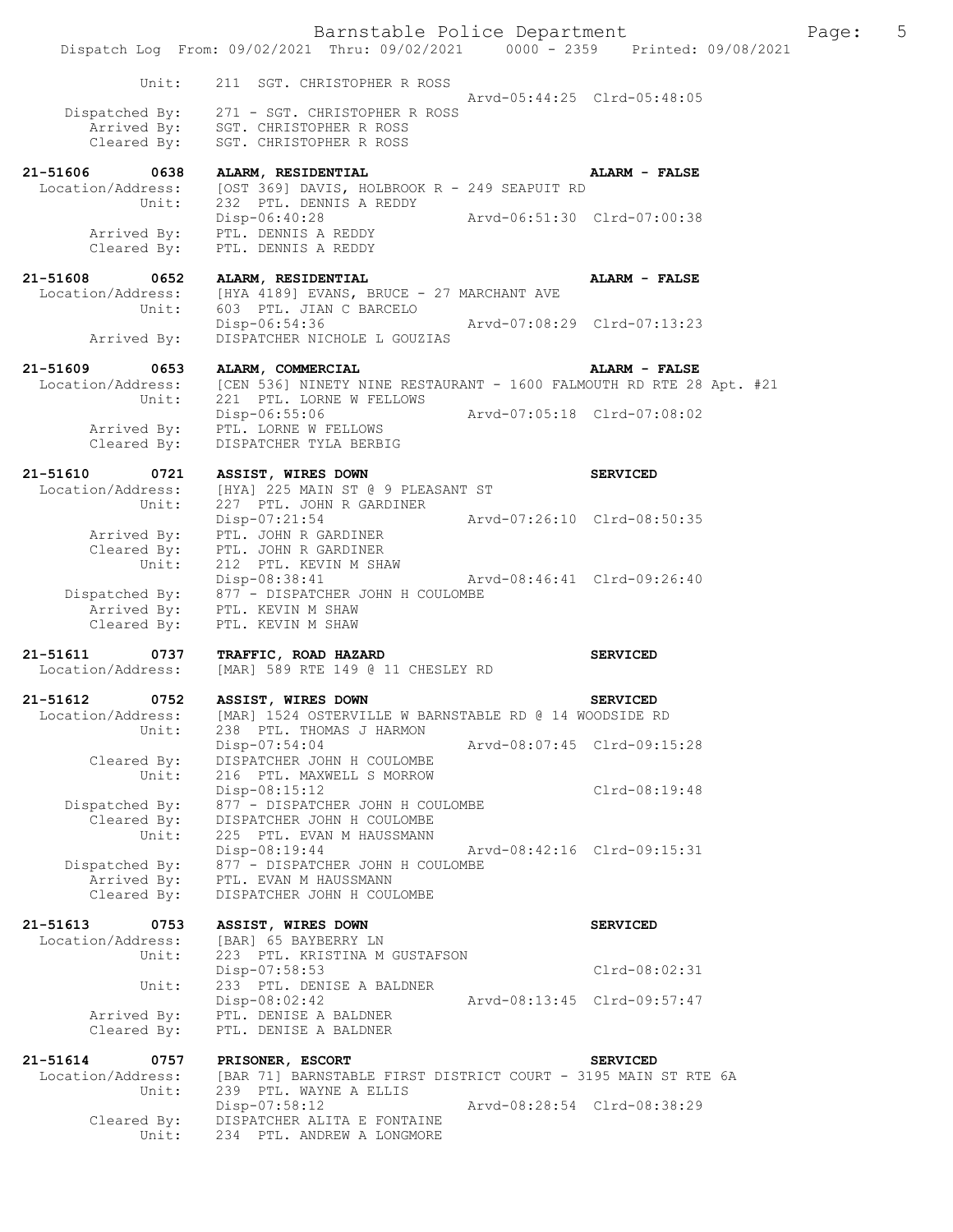|                       |             | Barnstable Police Department<br>Dispatch Log From: 09/02/2021 Thru: 09/02/2021 0000 - 2359 Printed: 09/08/2021                                  |                             | 6<br>Page:                                                                                                          |
|-----------------------|-------------|-------------------------------------------------------------------------------------------------------------------------------------------------|-----------------------------|---------------------------------------------------------------------------------------------------------------------|
|                       |             |                                                                                                                                                 |                             |                                                                                                                     |
|                       |             | Disp-07:58:17 Arvd-08:28:59 Clrd-08:35:24<br>PTL. NICHOLAS P ATCHESON<br>Cleared By: PTL. ANDREW A LONGMORE                                     |                             |                                                                                                                     |
|                       |             | 21-51624 0841 ASSIST, CIVIL<br>Location/Address: [HYA] 108 MITCHELL'S WAY                                                                       |                             | <b>SERVICED</b>                                                                                                     |
|                       |             | Unit: 215 PTL. CAILIN WHITE<br>$Disp-08:44:08$<br>Arrived By: PTL. CAILIN WHITE<br>Cleared By: PTL. CAILIN WHITE                                | Arvd-08:48:46 Clrd-09:01:27 |                                                                                                                     |
|                       |             |                                                                                                                                                 |                             |                                                                                                                     |
|                       |             | 21-51625 0846 ESCORT/TRANSPORT<br>Location/Address: [HYA 768] CLOTHESLINE LAUNDRY INC - 71 BARNSTABLE RD<br>Unit: 223 PTL. KRISTINA M GUSTAFSON |                             | <b>SERVICED</b>                                                                                                     |
|                       |             | Cleared By: PTL. KRISTINA M GUSTAFSON                                                                                                           | Arvd-08:46:00 Clrd-08:49:01 |                                                                                                                     |
|                       |             | 21-51630 0855 ASSIST, WELL BEING                                                                                                                |                             | <b>GONE ON ARRIVAL</b>                                                                                              |
|                       |             | Location/Address: [HYA 4102] OCEAN STREET MARKET - 50 OCEAN ST<br>Unit: 223 PTL. KRISTINA M GUSTAFSON                                           |                             |                                                                                                                     |
|                       |             | Disp-08:57:41    Arvd-08:58:56    Clrd-09:04:16<br>Arrived By: PTL. KRISTINA M GUSTAFSON<br>Unit: 227 PTL. JOHN R GARDINER                      |                             |                                                                                                                     |
|                       |             | Disp-08:58:26 Arvd-09:04:10 Clrd-09:04:13                                                                                                       |                             |                                                                                                                     |
|                       |             | 21-51620 0910 ADOPT A SCHOOL<br>Unit: 216 PTL. MAXWELL S MORROW                                                                                 |                             | <b>SERVICED</b><br>Location/Address: [MAR 167] BARNSTABLE UNITED ELEMENTARY SCHOOL - 730 OSTERVILLE W BARNSTABLE RD |
|                       |             | Disp-09:16:15                                                                                                                                   |                             | Clrd-09:17:03                                                                                                       |
|                       |             | Unit: 225 PTL. EVAN M HAUSSMANN<br>Disp-09:17:00 Arvd-09:32:36 Clrd-10:38:19<br>Arrived By: PTL. EVAN M HAUSSMANN                               |                             |                                                                                                                     |
|                       | Cleared By: | DISPATCHER ALITA E FONTAINE                                                                                                                     |                             |                                                                                                                     |
|                       |             | 21-51633 0916 ASSIST, WIRES DOWN<br>Location/Address: [MAR] RTE 149 @ OSTERVILLE W BARNSTABLE RD<br>Unit: 239 PTL. WAYNE A ELLIS                |                             | <b>SERVICED</b>                                                                                                     |
|                       |             |                                                                                                                                                 | Arvd-09:16:46 Clrd-09:30:24 |                                                                                                                     |
| 21-51634 0923 LARCENY |             | Location/Address: [HYA] 182 NORTH ST<br>Unit: 223 PTL. KRISTINA M GUSTAFSON                                                                     |                             | <b>SERVICED</b>                                                                                                     |
|                       |             | Disp-09:24:20<br>Arrived By: PTL. KRISTINA M GUSTAFSON<br>Cleared By: PTL. KRISTINA M GUSTAFSON                                                 | Arvd-09:26:46 Clrd-09:37:01 |                                                                                                                     |
|                       |             | 21-51635 0930 BUILDING CHECK                                                                                                                    |                             | <b>SERVICED</b>                                                                                                     |
|                       |             | Location/Address: [HYA 103] BARNSTABLE MUNICIPAL AIRPORT - TERMINAL - 480 BARNSTABLE RD<br>Unit: 232 PTL. DANIEL D RUTH                         |                             |                                                                                                                     |
|                       |             |                                                                                                                                                 | Arvd-09:30:00 Clrd-10:32:45 |                                                                                                                     |
| Location/Address:     |             | 21-51822 0930 HOMELESS TRESPASS/UNWANTED<br>[HYA 11] HYANNIS VILLAGE GREEN - 365 MAIN ST                                                        |                             | <b>ADVISED</b>                                                                                                      |
|                       |             | 21-51637 0948 MOTOR VEHICLE STOP<br>Location/Address: [CEN] 310 MAIN ST @ 6 WILTON DR<br>Unit: 216 PTL. MAXWELL S MORROW                        |                             | VERBAL WARNING                                                                                                      |
|                       |             | Cleared By: PTL. MAXWELL S MORROW                                                                                                               | Arvd-09:48:00 Clrd-09:53:42 |                                                                                                                     |
|                       |             | 21-51659 0948 WARRANT, SEARCH<br>Location/Address: [HYA 124] BARNSTABLE POLICE DEPARTMENT - 1200 PHINNEY'S LN<br>Refer To Incident: 21-1740-OF  |                             | <b>SERVICED</b>                                                                                                     |
|                       |             | 21-51639 0956 DISTURBANCE, INTOX PERSON                                                                                                         |                             | Merge: 21-51638 By: 877                                                                                             |
|                       |             |                                                                                                                                                 |                             |                                                                                                                     |
| Location/Address:     |             | [HYA 4321] BAYBRIDGE CLUBHOUSE - 106 BASSETT LN                                                                                                 |                             |                                                                                                                     |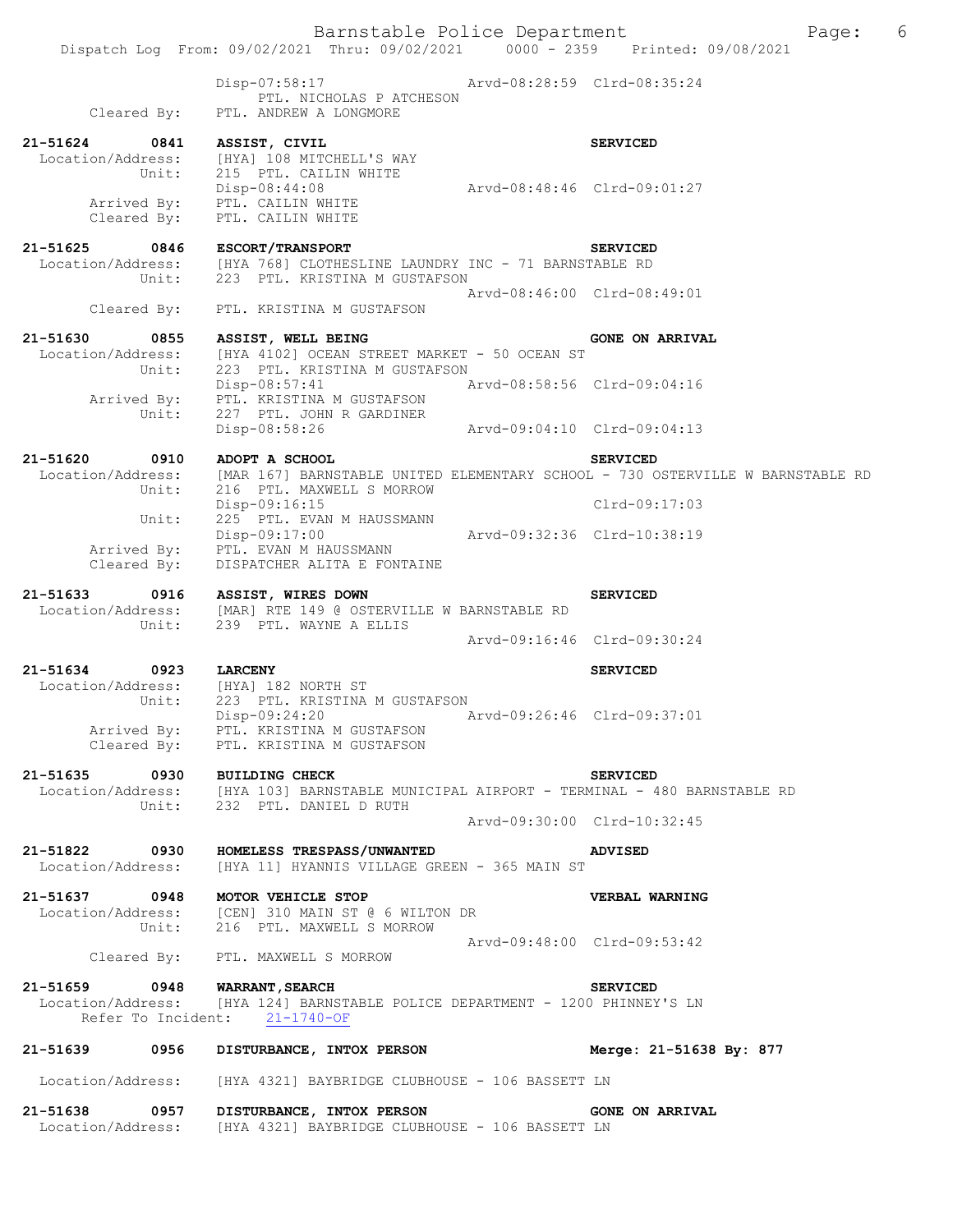|                                                | Barnstable Police Department<br>Dispatch Log From: 09/02/2021 Thru: 09/02/2021 0000 - 2359 Printed: 09/08/2021                                                         | $\overline{7}$<br>Page:                                    |
|------------------------------------------------|------------------------------------------------------------------------------------------------------------------------------------------------------------------------|------------------------------------------------------------|
|                                                | Unit: 227 PTL. JOHN R GARDINER<br>Disp-09:58:01 Arvd-09:59:44 Clrd-10:04:24<br>Arrived By: DISPATCHER ALITA E FONTAINE<br>Unit: 215 PTL. CAILIN WHITE<br>Disp-09:58:11 | Clrd-10:04:28                                              |
| 21-51641 1023                                  | FINGERPRINT, NON CRIMINAL<br>Location/Address: [HYA 124] BARNSTABLE POLICE DEPARTMENT - 1200 PHINNEY'S LN                                                              | <b>SERVICED</b>                                            |
| 21-51642 1029 ADOPT A SCHOOL                   | Location/Address: [CEN 1] CENTERVILLE ELEMENTARY SCHOOL - 658 BAY LN<br>Unit: FIELD1 SGT. EUGENE M DESRUISSEAUX                                                        | <b>SERVICED</b>                                            |
|                                                | Cleared By: DISPATCHER JOHN H COULOMBE                                                                                                                                 | Arvd-10:29:00 Clrd-15:43:53                                |
| $21 - 51643$                                   | 1032 MOTOR VEHICLE STOP<br>Location/Address: [CEN] 225 MAIN ST @ 25 JOYCE ANNE RD<br>Unit: 216 PTL. MAXWELL S MORROW                                                   | VERBAL WARNING                                             |
|                                                | Cleared By: PTL. MAXWELL S MORROW                                                                                                                                      | Arvd-10:32:00 Clrd-10:36:41                                |
| $21 - 51644$ 1040 ASSIST                       | Location/Address: [HYA] 4 OCEAN ST @ 331 MAIN ST<br>Unit: 225 PTL. EVAN M HAUSSMANN                                                                                    | <b>SERVICED</b><br>Arvd-10:41:08 Clrd-11:04:08             |
|                                                | 21-51645 1053 MOTOR VEHICLE STOP                                                                                                                                       | VERBAL WARNING                                             |
|                                                | Location/Address: [HYA] 10 GROUSE LN<br>Unit: 233 PTL. DENISE A BALDNER                                                                                                | Arvd-10:53:00 Clrd-10:57:19                                |
|                                                | Cleared By: PTL. DENISE A BALDNER                                                                                                                                      |                                                            |
| 21-51648 1056                                  | <b>ASSIST</b><br>Location/Address: [HYA 124] BARNSTABLE POLICE DEPARTMENT - 1200 PHINNEY'S LN                                                                          | <b>SERVICED</b>                                            |
|                                                |                                                                                                                                                                        |                                                            |
|                                                | 21-51647 1057 MOTOR VEHICLE, PRIVATE TOW<br>Location/Address: [HYA 124] BARNSTABLE POLICE DEPARTMENT - 1200 PHINNEY'S LN                                               | <b>SERVICED</b>                                            |
| Unit:                                          | 21-51649 1105 ACCIDENT, PROPERTY DAMAGE<br>Location: [HYA 1368] AIRPORT ROTARY<br>215 PTL. CAILIN WHITE                                                                | <b>REPORT TAKEN</b>                                        |
| Dispatched By:<br>Arrived By:                  | HITE<br>Arvd-11:08:30 Clrd-11:27:42<br>$Disp-11:07:10$<br>891 - DISPATCHER ALITA E FONTAINE<br>PTL. CAILIN WHITE<br>Cleared By: PTL. CAILIN WHITE                      |                                                            |
| Unit:<br>Cleared By:<br>Unit:                  | 212 PTL. KEVIN M SHAW<br>$Disp-11:07:20$<br>Dispatched By: 891 - DISPATCHER ALITA E FONTAINE<br>DISPATCHER ALITA E FONTAINE<br>233 PTL. DENISE A BALDNER               | $Clrd-11:07:53$                                            |
| Dispatched By:                                 | Disp-11:07:58<br>891 - DISPATCHER ALITA E FONTAINE<br>Arrived By: PTL. DENISE A BALDNER<br>Cleared By: PTL. DENISE A BALDNER<br>Refer To Accident: 21-728-AC           | Arvd-11:08:51 Clrd-11:27:06                                |
| 1105<br>21-51650                               | ACCIDENT, PROPERTY DAMAGE                                                                                                                                              | Merge: 21-51649 By: 891                                    |
| Location:                                      | [HYA 1368] AIRPORT ROTARY                                                                                                                                              |                                                            |
| 21-51651<br>1113<br>Location/Address:<br>Unit: | FIRE, STRUCTURE<br>[CEN] 203 ZENO CROCKER RD<br>216 PTL. MAXWELL S MORROW                                                                                              | <b>SERVICED</b>                                            |
| Arrived By:<br>Cleared By:<br>Unit:            | Disp-11:15:18<br>PTL. MAXWELL S MORROW<br>PTL. MAXWELL S MORROW<br>234 PTL. ANDREW A LONGMORE<br>$Disp-11:15:23$                                                       | Arvd-11:21:06 Clrd-11:39:08<br>Arvd-11:23:57 Clrd-11:38:43 |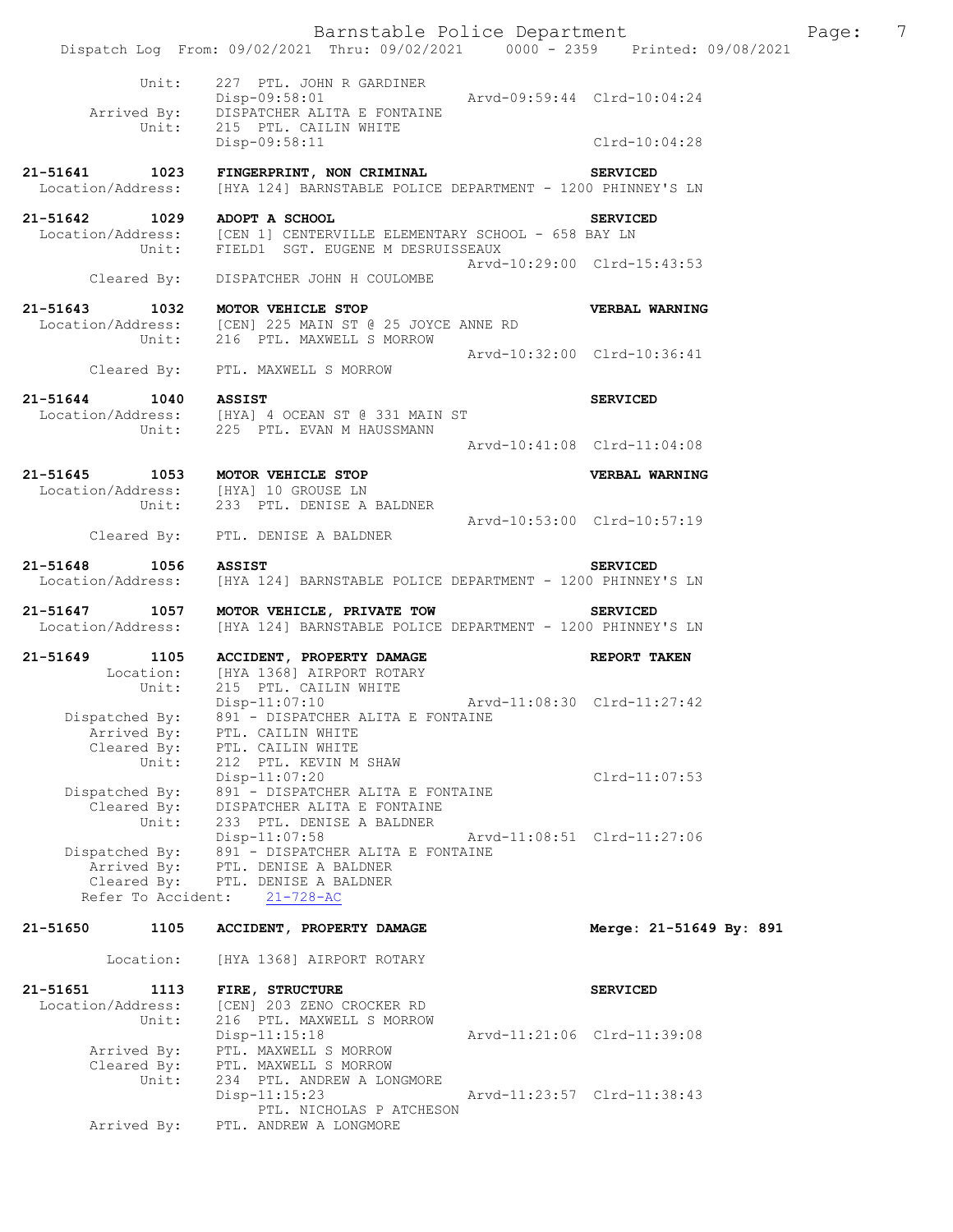Dispatch Log From: 09/02/2021 Thru: 09/02/2021 0000 - 2359 Printed: 09/08/2021

|                                                | Cleared By: PTL. ANDREW A LONGMORE                                                                                        |                             |
|------------------------------------------------|---------------------------------------------------------------------------------------------------------------------------|-----------------------------|
| 21-51652 1119                                  | DISTURBANCE, NOISE<br>Location/Address: [HYA 182] AREA RENTALS & PROPERTY MANAGMENT - 174 MAIN ST Apt. #H                 | <b>ADVISED</b>              |
|                                                | Unit: 212 PTL. KEVIN M SHAW<br>Disp-11:22:09 Arvd-11:24:37 Clrd-11:36:42<br>Arrived By: PTL. KEVIN M SHAW                 |                             |
| Unit:<br>Cleared By:                           | 223 PTL. KRISTINA M GUSTAFSON<br>$Disp-11:22:15$<br>PTL. KRISTINA M GUSTAFSON                                             | Clrd-11:31:21               |
| 21-51653<br>1122                               | SUSPICIOUS, MOTOR VEHICLE                                                                                                 | <b>SERVICED</b>             |
| Unit:                                          | Location/Address: [HYA] 100 INDEPENDENCE DR<br>227 PTL. JOHN R GARDINER<br>Arvd-11:34:19 Clrd-11:43:33<br>Disp-11:24:34   |                             |
|                                                | Arrived By: PTL. JOHN R GARDINER<br>Cleared By: PTL. JOHN R GARDINER                                                      |                             |
| 21-51654 1126<br>Location/Address:<br>Unit:    | TRAFFIC, COMPLAINT<br>[HYA 792] CARDIOVASCULAR CONSULTANTS OF CC - 140 YARMOUTH RD<br>337 PTL. SCOTT F LEGER              | <b>REPORT TAKEN</b>         |
| Unit:                                          | Disp-11:28:27 Arvd-12:10:43 Clrd-12:10:47<br>Dispatched By: 877 - DISPATCHER JOHN H COULOMBE<br>233 PTL. DENISE A BALDNER |                             |
|                                                | Arvd-11:30:45 Clrd-11:45:41<br>Disp-11:29:29<br>Arrived By: PTL. DENISE A BALDNER<br>Cleared By: PTL. DENISE A BALDNER    |                             |
|                                                | Unit: 215 PTL. CAILIN WHITE<br>Disp-11:31:49                                                                              | Arvd-11:32:02 Clrd-12:10:41 |
|                                                | Unit: 212 PTL. KEVIN M SHAW<br>Disp-11:36:49<br>Cleared By: PTL. KEVIN M SHAW                                             | Arvd-11:36:56 Clrd-11:47:17 |
|                                                | Refer To Incident: 21-1750-OF                                                                                             |                             |
| 21-51655<br>1133<br>Location/Address:          | <b>HARASSMENT</b><br>[HYA 112] CAPE COD HOSPITAL - 27 PARK ST                                                             | <b>ADVISED</b>              |
| 21-51656<br>1140<br>Location/Address:          | PROPERTY, LOST<br>[HYA 124] BARNSTABLE POLICE DEPARTMENT - 1200 PHINNEY'S LN                                              | <b>ADVISED</b>              |
| 21-51657<br>1155<br>Location/Address:          | MOTOR VEHICLE, PRIVATE TOW<br>[WBA] 2186 IYANNOUGH RD RTE 132                                                             | <b>SERVICED</b>             |
| 21-51658 1159                                  | MOTOR VEHICLE STOP<br>Location/Address: [CEN] 268 MAIN ST<br>Unit: 216 PTL. MAXWELL<br>216 PTL. MAXWELL S MORROW          | <b>CITATION ISSUED</b>      |
|                                                | Cleared By: PTL. MAXWELL S MORROW                                                                                         | Arvd-11:59:00 Clrd-12:08:13 |
| 21-51660<br>1212                               | <b>DISTURBANCE</b>                                                                                                        | <b>SERVICED</b>             |
| Location/Address:<br>Unit:                     | [HYA 948] SALVATION ARMY - 100 NORTH ST<br>205 PTL. BRIAN D MORRISON                                                      | Arvd-12:12:00 Clrd-12:23:55 |
| Unit:                                          | 227 PTL. JOHN R GARDINER                                                                                                  |                             |
| Arrived By:<br>Unit:                           | Disp-12:13:08<br>PTL. JOHN R GARDINER<br>223 PTL. KRISTINA M GUSTAFSON                                                    | Arvd-12:13:50 Clrd-12:23:51 |
|                                                | $Disp-12:13:12$                                                                                                           | Arvd-12:14:20 Clrd-12:23:53 |
| Arrived By:<br>Unit:                           | PTL. KRISTINA M GUSTAFSON<br>234 PTL. ANDREW A LONGMORE<br>Disp-12:13:17                                                  | Arvd-12:13:19 Clrd-12:21:14 |
| Cleared By:<br>Unit:                           | PTL. NICHOLAS P ATCHESON<br>PTL. ANDREW A LONGMORE<br>MAINST1 CSO THOMAS J CORBETT                                        |                             |
|                                                | Disp-12:13:23<br>CSO HAILIE M HOPE                                                                                        | Arvd-12:13:25 Clrd-12:23:47 |
| 21-51662<br>1228<br>Location/Address:<br>Unit: | MOTOR VEHICLE STOP<br>[CEN] 225 MAIN ST @ 25 JOYCE ANNE RD<br>216 PTL. MAXWELL S MORROW                                   | VERBAL WARNING              |

Arvd-12:28:00 Clrd-12:31:30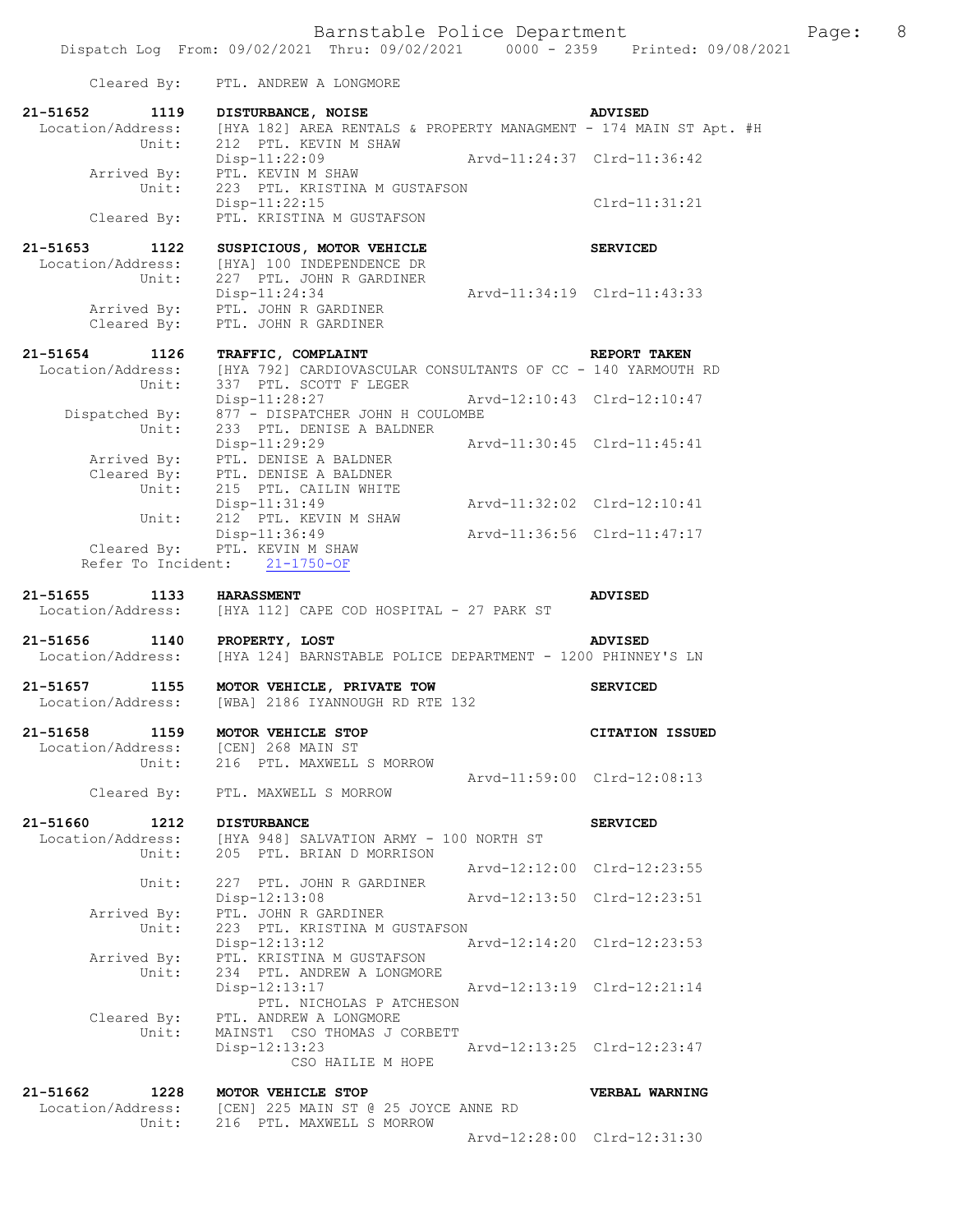|                                             | Cleared By: PTL. MAXWELL S MORROW                                                                        |                             |                             |
|---------------------------------------------|----------------------------------------------------------------------------------------------------------|-----------------------------|-----------------------------|
| 21-51663 1233<br>Location/Address:<br>Unit: | ACCIDENT, PROPERTY DAMAGE<br>[HYA 3804] CHICK-FIL-A - 155 ENTERPRISE RD<br>223 PTL. KRISTINA M GUSTAFSON |                             | REPORT TAKEN                |
| Arrived By:                                 | Disp-12:34:53<br>PTL. KRISTINA M GUSTAFSON                                                               | Arvd-12:39:59 Clrd-12:54:22 |                             |
|                                             | Cleared By: PTL. KRISTINA M GUSTAFSON<br>Refer To Accident: 21-729-AC                                    |                             |                             |
| $21 - 51664$<br>1240<br>Location/Address:   | SUSPICIOUS, PERSON<br>[HYA 223] OCEAN STATE JOB LOT - 390 BARNSTABLE RD                                  |                             | <b>SERVICED</b>             |
| Unit:                                       | 227 PTL. JOHN R GARDINER                                                                                 |                             |                             |
| Arrived By:                                 | Disp-12:43:12<br>PTL. JOHN R GARDINER                                                                    |                             | Arvd-12:46:52 Clrd-13:12:28 |
| Unit:                                       | Cleared By: PTL. JOHN R GARDINER<br>215 PTL. CAILIN WHITE                                                |                             |                             |
|                                             | Disp-12:43:16                                                                                            | Arvd-12:49:24 Clrd-13:12:10 |                             |
| Cleared By:                                 | Arrived By: PTL. CAILIN WHITE<br>PTL. CAILIN WHITE                                                       |                             |                             |
|                                             |                                                                                                          |                             |                             |
| 21-51665<br>1244<br>Location/Address:       | TRAFFIC, COMPLAINT<br>[HYA] OCEAN ST                                                                     |                             | <b>GONE ON ARRIVAL</b>      |
| Unit:                                       | 212 PTL. KEVIN M SHAW                                                                                    |                             |                             |
| Cleared By:                                 | $Disp-13:18:51$<br>DISPATCHER JOHN H COULOMBE                                                            |                             | $Clrd-13:30:41$             |
| Unit:                                       | 225 PTL. EVAN M HAUSSMANN                                                                                | Arvd-13:27:41 Clrd-13:30:43 |                             |
|                                             | Dispatched By: 297 - PTL. EVAN M HAUSSMANN                                                               |                             |                             |
| Arrived By:<br>Cleared By:                  | PTL. EVAN M HAUSSMANN<br>DISPATCHER JOHN H COULOMBE                                                      |                             |                             |
|                                             |                                                                                                          |                             |                             |
| 21-51667 1257<br>Location/Address:          | <b>FAMILY</b><br>[HYA] 501 OAKLAND RD                                                                    |                             | <b>SERVICED</b>             |
| Unit:                                       | 223 PTL. KRISTINA M GUSTAFSON                                                                            |                             |                             |
|                                             | $Disp-12:58:22$<br>Dispatched By: 877 - DISPATCHER JOHN H COULOMBE                                       | Arvd-13:00:24 Clrd-13:31:22 |                             |
| Cleared By:<br>Unit:                        | PTL. KRISTINA M GUSTAFSON                                                                                |                             |                             |
|                                             | 234 PTL. ANDREW A LONGMORE<br>Disp-12:58:40                                                              | Arvd-13:03:41 Clrd-13:22:59 |                             |
| Dispatched By:                              | PTL. NICHOLAS P ATCHESON<br>877 - DISPATCHER JOHN H COULOMBE                                             |                             |                             |
| Cleared By:                                 | PTL. ANDREW A LONGMORE                                                                                   |                             |                             |
| 21-51668<br>1257                            | E911, HANGUP                                                                                             |                             | Merge: 21-51667 By: 877     |
|                                             | Location/Address: [HYA] 501 OAKLAND RD                                                                   |                             |                             |
| 21-51670 1305 FIRE, OTHER                   |                                                                                                          |                             | <b>SERVICED</b>             |
| Unit:                                       | Location/Address: [HYA] 100 OAK HILL RD<br>233 PTL. DENISE A BALDNER                                     |                             |                             |
|                                             | Disp-13:06:03                                                                                            |                             |                             |
| Cleared By:                                 | Arrived By: PTL. DENISE A BALDNER<br>PTL. DENISE A BALDNER                                               |                             |                             |
| 21-51671 1308                               | <b>ASSIST, WELL BEING</b>                                                                                |                             | <b>SERVICED</b>             |
|                                             | Location/Address: [HYA 362] DOROTHY BEARSE APARTMENTS - 118 HIGH SCHOOL RD EXT Apt. #C6                  |                             |                             |
|                                             | Unit: 337 PTL. SCOTT F LEGER                                                                             | Arvd-13:08:53 Clrd-13:23:15 |                             |
| 21-51673 1326                               | FOLLOWUP PREV CASE                                                                                       |                             | <b>SERVICED</b>             |
|                                             | Location/Address: [HYA 755] DAVIS TOWING & AUTO REPAIR - 50 AIRPORT RD                                   |                             |                             |
|                                             | Unit: 215 PTL. CAILIN WHITE                                                                              | Arvd-13:26:56 Clrd-13:32:23 |                             |
|                                             | 21-51674 1326 TRAFFIC, ENFORCEMENT ACTIVITY SERVICED                                                     |                             |                             |
|                                             | Location/Address: [HYA] 1229 IYANNOUGH RD RTE 132 @ 1200 PHINNEY'S LN                                    |                             |                             |
|                                             | Unit: 403 PTL. DOUGLAS M PALMER                                                                          | Arvd-13:27:16 Clrd-13:34:56 |                             |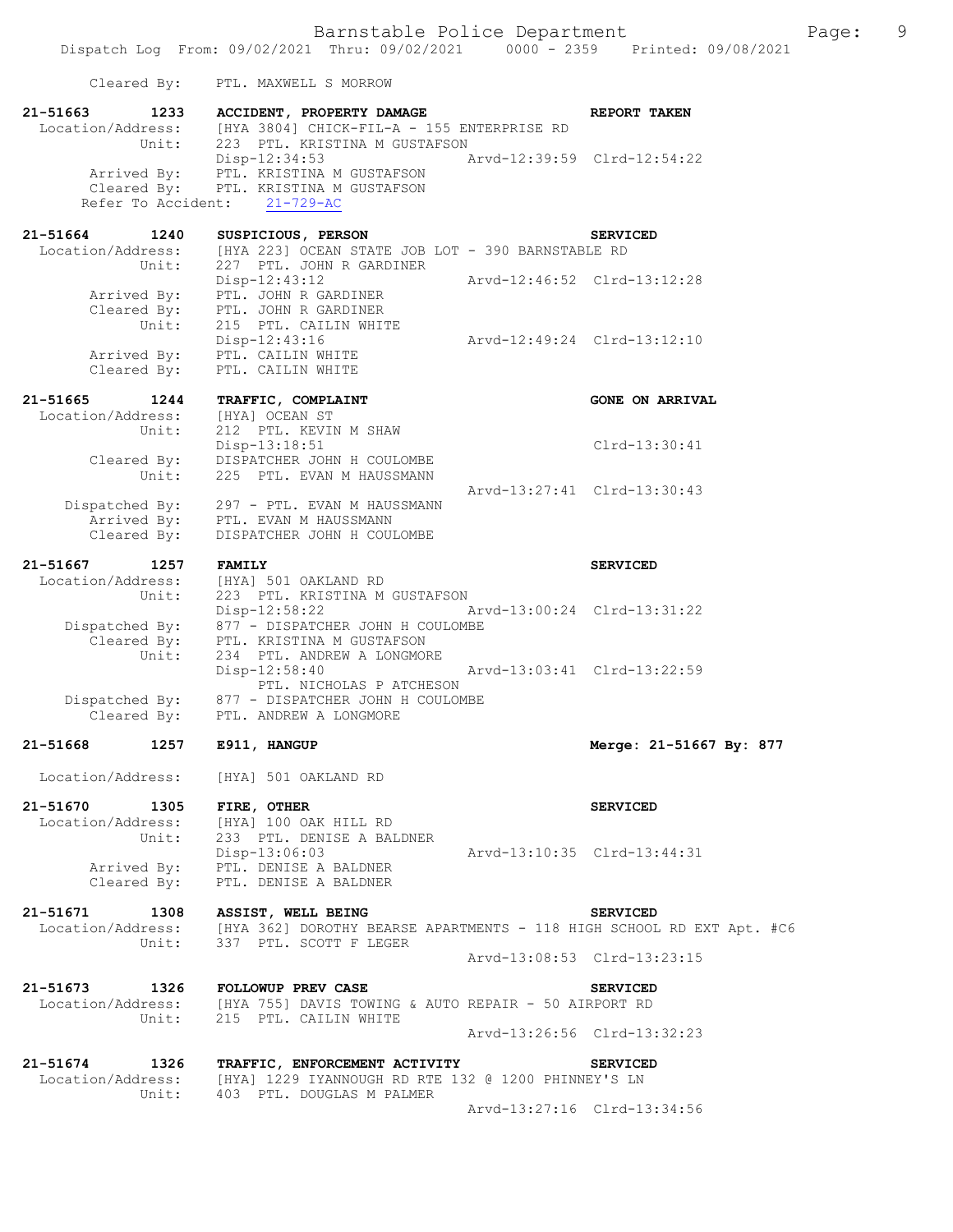| 21-51675 1328                  | MOTOR VEHICLE, PRIVATE TOW<br>Location/Address: [CEN] 65 ELLIOTT RD                                                                                            | <b>SERVICED</b>                                                                                  |
|--------------------------------|----------------------------------------------------------------------------------------------------------------------------------------------------------------|--------------------------------------------------------------------------------------------------|
| 21-51676 1330 DISTURBANCE      |                                                                                                                                                                | ADVISED                                                                                          |
|                                | Location/Address: [HYA 362] DOROTHY BEARSE APARTMENTS - 118 HIGH SCHOOL RD<br>Unit: 212 PTL. KEVIN M SHAW                                                      |                                                                                                  |
|                                | Disp-13:32:07                                                                                                                                                  | Arvd-13:32:41 Clrd-13:54:21                                                                      |
|                                | Arrived By: PTL. KEVIN M SHAW<br>Cleared By: PTL. KEVIN M SHAW<br>Unit: 225 PTL. EVAN M HAUSSMANN                                                              |                                                                                                  |
|                                | Disp-13:32:13 Arvd-13:33:58 Clrd-13:52:25<br>Arrived By: PTL. EVAN M HAUSSMANN<br>Cleared By: PTL. EVAN M HAUSSMANN                                            |                                                                                                  |
|                                |                                                                                                                                                                |                                                                                                  |
|                                | 21-51677 1339 TRAFFIC, ENFORCEMENT ACTIVITY SERVICED<br>Location/Address: [HYA] 210 RIDGEWOOD AVE @ 325 IYANNOUGH RD RTE 28<br>Unit: 403 PTL. DOUGLAS M PALMER |                                                                                                  |
|                                |                                                                                                                                                                | Arvd-13:40:20 Clrd-14:00:02                                                                      |
| 21-51678 1352 ADOPT A SCHOOL   |                                                                                                                                                                | <b>SERVICED</b>                                                                                  |
|                                | Unit: 225 PTL. EVAN M HAUSSMANN                                                                                                                                | Location/Address: [MAR 167] BARNSTABLE UNITED ELEMENTARY SCHOOL - 730 OSTERVILLE W BARNSTABLE RD |
|                                |                                                                                                                                                                | Arvd-13:52:47 Clrd-14:07:00                                                                      |
|                                | Cleared By: DISPATCHER JOHN H COULOMBE<br>Unit: 225 PTL. EVAN M HAUSSMANN                                                                                      |                                                                                                  |
|                                | Disp-14:11:29 Arvd-14:19:37 Clrd-15:43:59<br>Cleared By: DISPATCHER JOHN H COULOMBE                                                                            |                                                                                                  |
| 21-51681 1358 WARRANT, ATTEMPT |                                                                                                                                                                | <b>ARREST MADE</b>                                                                               |
| Unit:                          | Location/Address: [HYA 1690] HYANNIS HOST INN - 614 IYANNOUGH RD RTE 132<br>105 LT. JOHN F MURPHY JR                                                           |                                                                                                  |
|                                |                                                                                                                                                                | Arvd-13:58:00 Clrd-15:43:41                                                                      |
| Unit:                          | 234 PTL. ANDREW A LONGMORE<br>Disp-13:59:26 Arvd-13:59:28 Clrd-15:15:34<br>PTL. NICHOLAS P ATCHESON                                                            |                                                                                                  |
|                                | Cleared By: DISPATCHER ALITA E FONTAINE<br>Unit: 250 SGT. KEVIN C FULLAM                                                                                       |                                                                                                  |
|                                | 250 SGT. KEVIN C FULLAM                                                                                                                                        |                                                                                                  |
|                                | Arvd-15:20:33 Clrd-15:43:44<br>Disp-13:59:45<br>Arrived By: DISPATCHER ALITA E FONTAINE                                                                        |                                                                                                  |
|                                |                                                                                                                                                                |                                                                                                  |

| 21-51683 1400                    | ASSIST, WIRES DOWN<br>Location/Address: [CEN 1318] AMATO-LINETT, SUSAN & DAVID LINETT - 570 BAY LN<br>Unit: 216 PTL. MAXWELL S MORROW     | <b>SERVICED</b>                               |
|----------------------------------|-------------------------------------------------------------------------------------------------------------------------------------------|-----------------------------------------------|
|                                  | Disp-14:27:35<br>Cleared By: DISPATCHER JOHN H COULOMBE<br>Unit: 216 PTL. MAXWELL S MORROW                                                | $Clrd-14:30:12$                               |
|                                  | $Disp-14:47:18$<br>Arvd-15:00:08 Clrd-15:14:10<br>Arrived By: PTL. MAXWELL S MORROW<br>Cleared By: DISPATCHER JOHN H COULOMBE             |                                               |
|                                  | 21-51821 1400 HOMELESS TRESPASS/UNWANTED<br>Location/Address: [HYA 11] HYANNIS VILLAGE GREEN - 365 MAIN ST                                | Jail Diversion                                |
| 21-51684 1407 MOTOR VEHICLE STOP | Location/Address: [CEN 706] BELL TOWER MALL (SOUZA, JOE) - 1600 FALMOUTH RD RTE 28<br>Unit: 225 PTL. EVAN M HAUSSMANN                     | VERBAL WARNING<br>Arvd-14:07:00 Clrd-14:11:19 |
|                                  | Cleared By: PTL. EVAN M HAUSSMANN                                                                                                         |                                               |
| 21-51687 1420<br>Unit:           | <b>ASSIST</b><br>Location/Address: [MAR 521] CAPE RESOURCES COMPANY - 280 OLD FALMOUTH RD<br>216 PTL. MAXWELL S MORROW<br>$Disp-14:23:22$ | <b>SERVICED</b><br>$Clrd-14:24:48$            |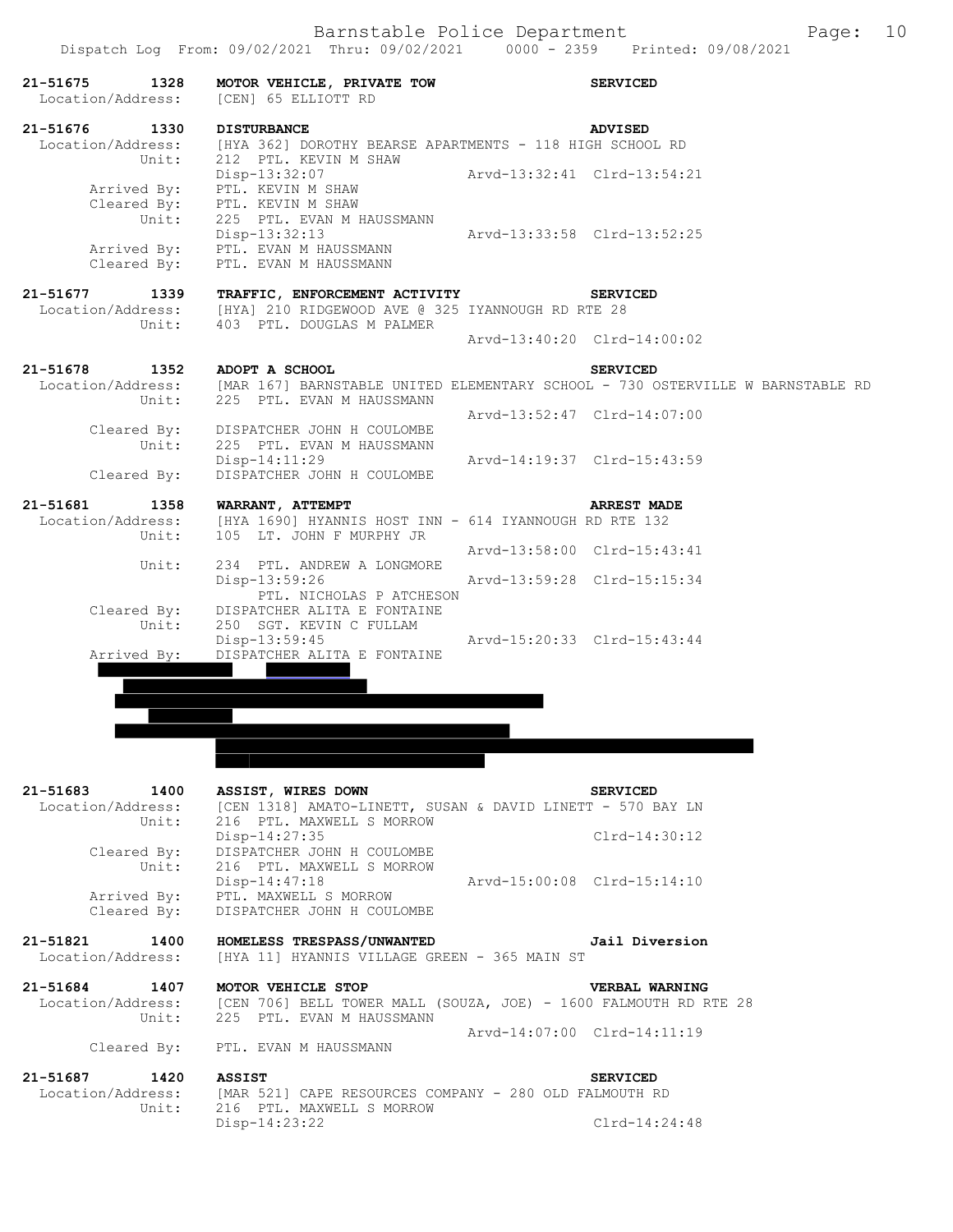|                      | Barnstable Police Department<br>Dispatch Log From: 09/02/2021 Thru: 09/02/2021 0000 - 2359 Printed: 09/08/2021                       |                             |                        | Paqe: | 11 |
|----------------------|--------------------------------------------------------------------------------------------------------------------------------------|-----------------------------|------------------------|-------|----|
| 21-51688<br>1429     | TRAFFIC, COMPLAINT                                                                                                                   |                             | <b>GONE ON ARRIVAL</b> |       |    |
|                      | Location/Address: [CEN 16] C-O-MM FIRE DEPARTMENT - STATION I - 1875 FALMOUTH RD RTE 28<br>Unit: 216 PTL. MAXWELL S MORROW           |                             |                        |       |    |
|                      | $Disp-14:30:12$<br>Arrived By: PTL. MAXWELL S MORROW                                                                                 | Arvd-14:40:42 Clrd-14:46:46 |                        |       |    |
|                      | Cleared By: PTL. MAXWELL S MORROW                                                                                                    |                             |                        |       |    |
| 21-51689             | 1434 SUSPICIOUS, PERSON                                                                                                              |                             | <b>ADVISED</b>         |       |    |
|                      | Location/Address: [HYA 151] MCKEON FIELD - 365 OLD COLONY RD<br>Unit: 223 PTL. KRISTINA M GUSTAFSON<br>223 PTL. KRISTINA M GUSTAFSON |                             |                        |       |    |
|                      | Disp-14:36:15                                                                                                                        | Arvd-14:39:39 Clrd-14:55:51 |                        |       |    |
|                      | Cleared By: PTL. KRISTINA M GUSTAFSON<br>Unit: 227 PTL. JOHN R GARDINER                                                              |                             |                        |       |    |
|                      |                                                                                                                                      |                             |                        |       |    |
|                      | Cleared By: PTL. JOHN R GARDINER<br>Unit: 337 PTL. SCOTT F LEGER                                                                     |                             |                        |       |    |
|                      | Disp-14:37:57 Enrt-14:37:58 Arvd-14:38:15 Clrd-14:46:49                                                                              |                             |                        |       |    |
|                      | Dispatched By: $228 - PTL$ . SCOTT F LEGER                                                                                           |                             |                        |       |    |
|                      | Enroute By: PTL. SCOTT F LEGER                                                                                                       |                             |                        |       |    |
|                      | Arrived By: PTL. SCOTT F LEGER<br>Cleared By: PTL. SCOTT F LEGER                                                                     |                             |                        |       |    |
|                      |                                                                                                                                      |                             |                        |       |    |
| $21 - 51690$         | 1438 Hypodermic Needle Secured SERVICED                                                                                              |                             |                        |       |    |
| Unit:                | Location/Address: [HYA 3920] CVS PHARMACY #10852 - 411 BARNSTABLE RD<br>227 PTL. JOHN R GARDINER                                     |                             |                        |       |    |
|                      | Disp-15:02:32 Arvd-15:06:34 Clrd-15:09:35                                                                                            |                             |                        |       |    |
|                      | Arrived By: PTL. JOHN R GARDINER                                                                                                     |                             |                        |       |    |
|                      | Cleared By: PTL. JOHN R GARDINER                                                                                                     |                             |                        |       |    |
| 21-51691 1440 ASSIST |                                                                                                                                      |                             | <b>SERVICED</b>        |       |    |
|                      | Location/Address: [WBA 11] BURGER KING - 2145 IYANNOUGH RD RTE 132<br>Unit: 239 PTL. WAYNE A ELLIS                                   |                             |                        |       |    |
|                      | $Disp-14:43:22$                                                                                                                      | Arvd-15:01:55 Clrd-17:04:37 |                        |       |    |
| Arrived By:          | PTL. WAYNE A ELLIS                                                                                                                   |                             |                        |       |    |

**21-51692 1445 PROPERTY, FOUND SERVICED**  Location/Address: [CEN 361] BROOKBANK, WILLIAM C - 6 HENRY F. LORING RD

Cleared By: DISPATCHER RYAN J MCNALLY

**21-51693 1449 E911, HANGUP SERVICED**  Location/Address: [HYA 3753] GARDNER, DONALD - 115 SUDBURY LN Unit: 215 PTL. CAILIN WHITE Disp-14:53:14 Arvd-14:58:40 Clrd-15:03:25 Arrived By: PTL. CAILIN WHITE Cleared By: PTL. CAILIN WHITE

**21-51694 1452 ACCIDENT, PROPERTY DAMAGE SERVICED**  Location/Address: [HYA 166] 7-ELEVEN #25161 - 210 NORTH ST Unit: 233 PTL. DENISE A BALDNER<br>Disp-14:53:37 Disp-14:53:37 Arvd-14:55:15 Clrd-15:05:20<br>Arrived By: PTL. DENISE A BALDNER PTL. DENISE A BALDNER Cleared By: PTL. DENISE A BALDNER

**21-51695 1453 ALARM, RESIDENTIAL ALARM - FALSE**  Location/Address: [CEN 1043] GOGGINS, PATRICK M & DENISE M - 79 GREEN DUNES DR Unit: 216 PTL. MAXWELL S MORROW Disp-15:14:29 Arvd-15:20:52 Clrd-15:26:57 Dispatched By: 877 - DISPATCHER JOHN H COULOMBE<br>Arrived By: PTL. MAXWELL S MORROW Arrived By: PTL. MAXWELL S MORROW<br>Cleared By: DISPATCHER JOHN H COU

DISPATCHER JOHN H COULOMBE Unit: 238 PTL. THOMAS J HARMON Arvd-15:24:06 Clrd-15:27:00 Dispatched By: 238 - PTL. THOMAS J HARMON<br>Arrived By: PTL. THOMAS J HARMON PTL. THOMAS J HARMON Cleared By: DISPATCHER JOHN H COULOMBE

**21-51696 1503 TRAFFIC, COMPLAINT GONE ON ARRIVAL**  Location/Address: [CEN 4] CRAIGVILLE BEACH - 997 CRAIGVILLE BEACH RD Unit: 238 PTL. THOMAS J HARMON<br>Disp-15:10:52 Arvd-15:14:45 Clrd-15:22:18 Arrived By: DISPATCHER JOHN H COULOMBE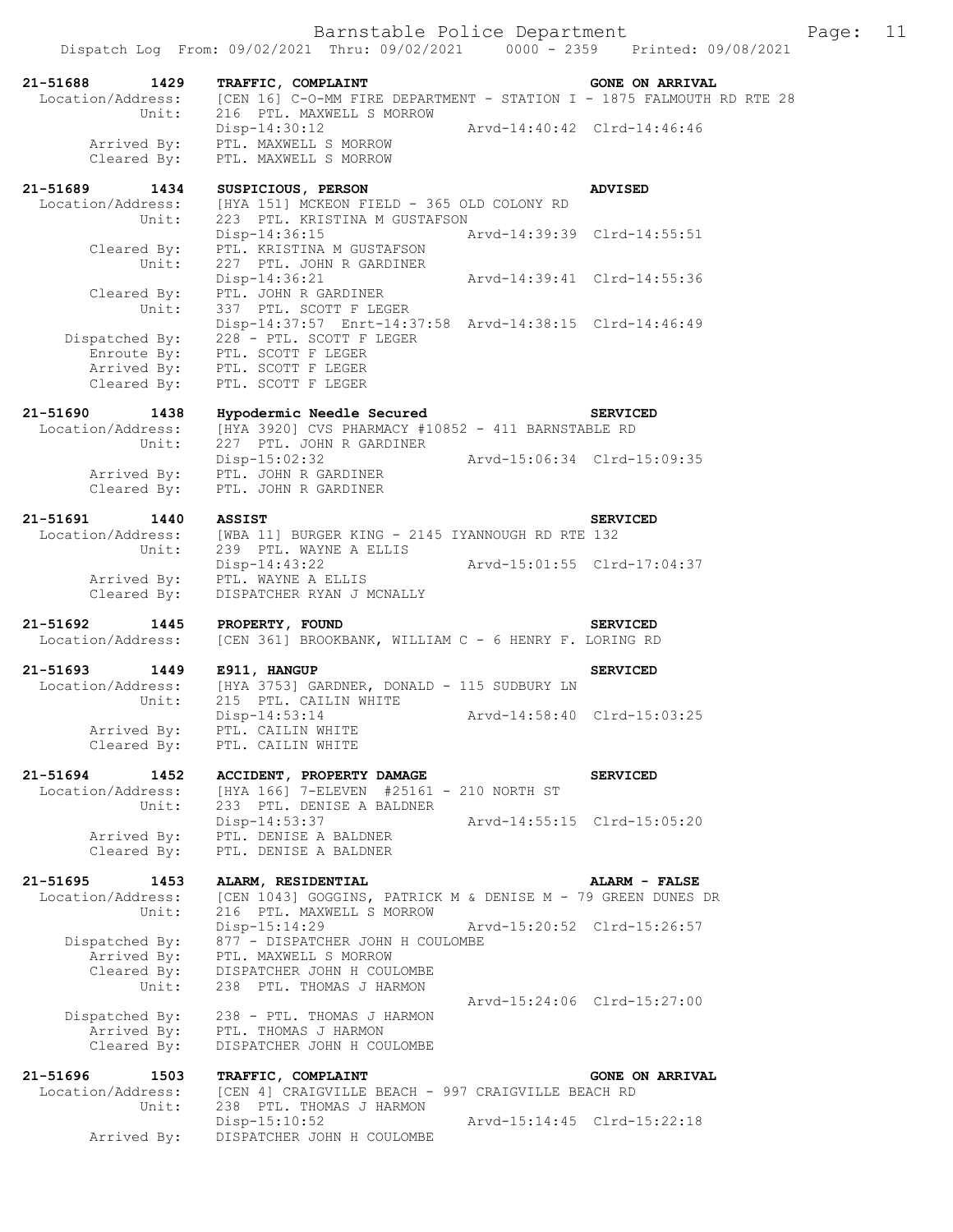| 21-51697<br>Location/Address:<br>Unit: | 1505<br><b>DISTURBANCE</b><br>[HYA] 290 WEST MAIN ST<br>215 PTL. CAILIN WHITE                                                      |                             | <b>ADVISED</b>              |
|----------------------------------------|------------------------------------------------------------------------------------------------------------------------------------|-----------------------------|-----------------------------|
| Arrived By:                            | Disp-15:08:48<br>PTL. CAILIN WHITE<br>Cleared By: PTL. WANESSA M PIZAIA                                                            | Arvd-15:08:56 Clrd-15:33:16 |                             |
|                                        | Unit:<br>223 PTL. KRISTINA M GUSTAFSON<br>Disp-15:08:55                                                                            |                             | Clrd-15:09:05               |
| Arrived By:<br>Cleared By:             | 233 PTL. DENISE A BALDNER<br>Unit:<br>Disp-15:09:16<br>PTL. DENISE A BALDNER<br>PTL. DENISE A BALDNER                              | Arvd-15:10:49 Clrd-15:31:36 |                             |
| 21-51698<br>Location/Address:          | 1506<br><b>ASSIST</b><br>[HYA] 104 WINDSHORE DR                                                                                    |                             | <b>ADVISED</b>              |
| 21-51699 1512                          | <b>BUILDING CHECK</b>                                                                                                              |                             | <b>SERVICED</b>             |
|                                        | Location/Address: [HYA 103] BARNSTABLE MUNICIPAL AIRPORT - TERMINAL - 480 BARNSTABLE RD<br>Unit:<br>232 PTL. DANIEL D RUTH         |                             |                             |
|                                        |                                                                                                                                    |                             | Arvd-15:12:00 Clrd-15:30:37 |
| 21-51700<br>Location/Address:          | 1531<br>ACCIDENT, PEDESTRIAN<br>[HYA] 220 PITCHER'S WAY @ 215 WEST MAIN ST                                                         |                             | REPORT TAKEN                |
| Unit:                                  | 227 PTL. JOHN R GARDINER<br>Disp-15:31:38                                                                                          |                             | Clrd-15:32:49               |
| Unit:                                  | 223 PTL. KRISTINA M GUSTAFSON<br>$Disp-15:31:41$                                                                                   | Arvd-15:33:55 Clrd-16:19:22 |                             |
| Arrived By:<br>Cleared By:             | PTL. KRISTINA M GUSTAFSON<br>DISPATCHER NATALIA B CATTABRIGA                                                                       |                             |                             |
| Unit:                                  | 234 PTL. ANDREW A LONGMORE<br>Disp-15:32:55                                                                                        | Arvd-15:36:56 Clrd-15:55:46 |                             |
| Arrived By:<br>Cleared By:             | PTL. NICHOLAS P ATCHESON<br>PTL. ANDREW A LONGMORE<br>PTL. ANDREW A LONGMORE<br>Unit:<br>215 PTL. CAILIN WHITE                     |                             |                             |
| Dispatched By:                         | Disp-15:33:43<br>311 - PTL. WANESSA M PIZAIA                                                                                       | Arvd-15:33:46 Clrd-16:36:23 |                             |
| Cleared By:                            | Arrived By: PTL. WANESSA M PIZAIA<br>PTL. CAILIN WHITE<br>Unit:<br>233 PTL. DENISE A BALDNER                                       |                             |                             |
| Dispatched By:                         | Disp-15:34:53<br>311 - PTL. WANESSA M PIZAIA<br>Arrived By: PTL. WANESSA M PIZAIA                                                  | Arvd-15:34:57 Clrd-15:45:26 |                             |
| Cleared By:<br>Unit:<br>Dispatched By: | PTL. DENISE A BALDNER<br>202 LT. MICHAEL J CLARK<br>Disp-15:37:21 Arvd-15:37:23 Clrd-15:47:49<br>891 - DISPATCHER ALITA E FONTAINE |                             |                             |
|                                        | Arrived By: DISPATCHER ALITA E FONTAINE<br>Cleared By: LT. MICHAEL J CLARK<br>Unit: 403 PTL. DOUGLAS M PALMER                      |                             |                             |
| Cleared By:                            | Disp-15:38:09<br>DISPATCHER ALITA E FONTAINE<br>Refer To Accident: 21-730-AC                                                       | Arvd-15:38:12 Clrd-15:43:29 |                             |
| 21-51701 1535                          | MOTOR VEHICLE STOP                                                                                                                 |                             | <b>VERBAL WARNING</b>       |
| Unit:                                  | Location/Address: [BAR 555] CAPE COD BEER - 1336 PHINNEY'S LN Apt. #2-2<br>203 LT. JENNIFER P ELLIS                                |                             |                             |
|                                        | Cleared By: LT. JENNIFER P ELLIS                                                                                                   |                             | Arvd-15:35:00 Clrd-15:38:51 |
| 21-51702 1536<br>Location/Address:     | PROPERTY, LOST<br>[WBA] 75 CEDAR ST                                                                                                |                             | <b>ADVISED</b>              |
| 21-51703<br>1555<br>Location/Address:  | MOTOR VEHICLE STOP<br>[HYA 3804] CHICK-FIL-A - 155 ENTERPRISE RD                                                                   |                             | VERBAL WARNING              |
|                                        | Unit: 214 PTL. NATALIE A FACHADA<br>Cleared By: PTL. NATALIE A FACHADA                                                             |                             | Arvd-15:55:00 Clrd-15:59:17 |
| 21-51704                               | 1601<br>MOTOR VEHICLE STOP                                                                                                         |                             | VERBAL WARNING              |
|                                        |                                                                                                                                    |                             |                             |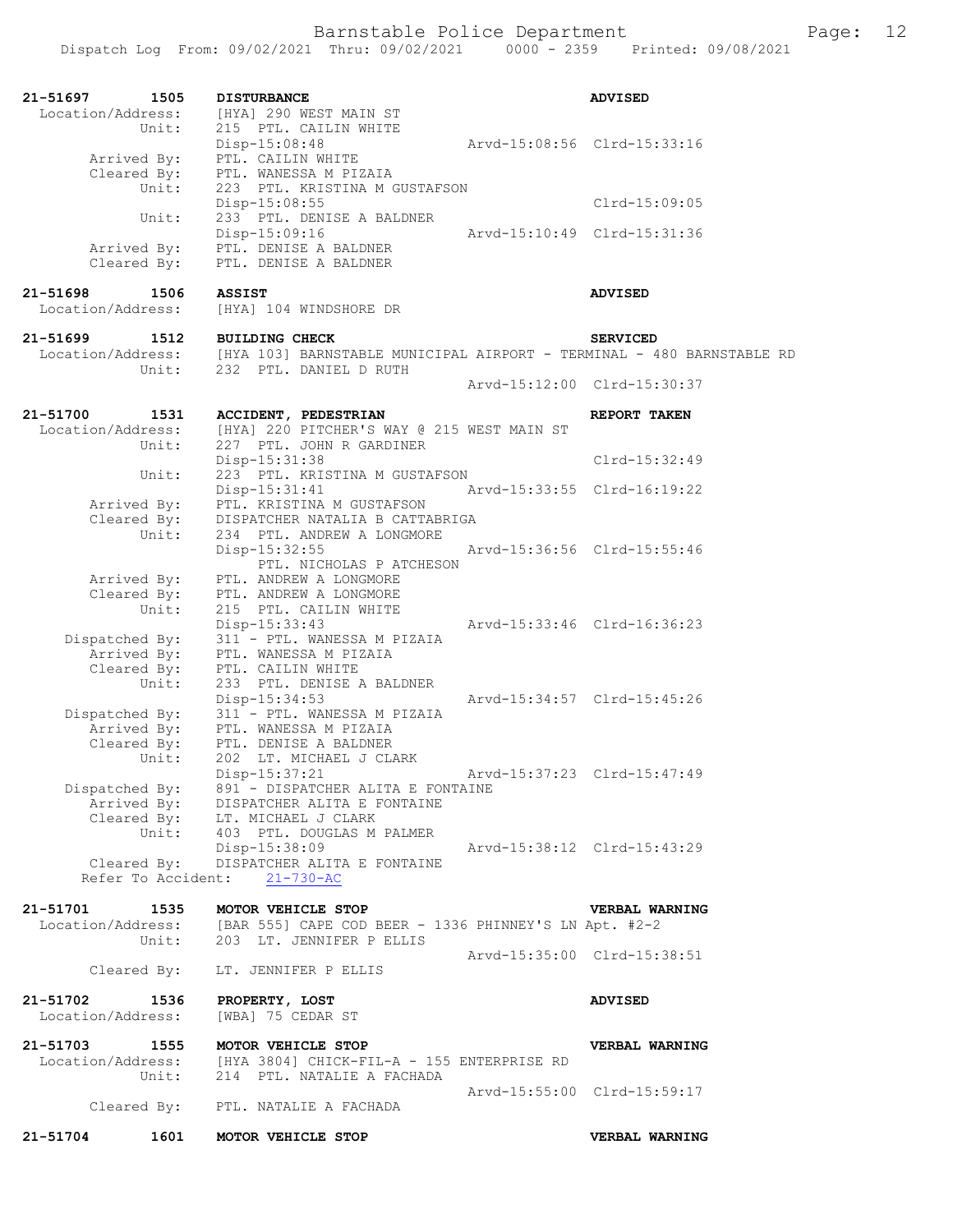|                                  | Barnstable Police Department<br>Dispatch Log From: 09/02/2021 Thru: 09/02/2021 0000 - 2359 Printed: 09/08/2021                                                                                              |                             |                             | Page: 13 |  |
|----------------------------------|-------------------------------------------------------------------------------------------------------------------------------------------------------------------------------------------------------------|-----------------------------|-----------------------------|----------|--|
|                                  | Location/Address: [HYA 2411] RECTRIX AERODROME CENTERS INC - 730 BARNSTABLE RD<br>Unit: 211 LT. MICHAEL L RILEY                                                                                             |                             |                             |          |  |
|                                  |                                                                                                                                                                                                             |                             | Arvd-16:01:00 Clrd-16:02:48 |          |  |
|                                  | 21-51705 1609 MOTOR VEHICLE STOP<br>Location/Address: [HYA 4252] LUCKY MART - 276 FALMOUTH RD RTE 28<br>Unit: 221 PTL. LORNE W FELLOWS                                                                      |                             | VERBAL WARNING              |          |  |
|                                  | Cleared By: PTL. LORNE W FELLOWS                                                                                                                                                                            | Arvd-16:09:00 Clrd-16:14:04 |                             |          |  |
| 21-51707 1614 MOTOR VEHICLE STOP | Location/Address: [HYA] 7 PITCHER'S WAY @ 256 SCUDDER AVE<br>Unit: 214 PTL. NATALIE A FACHADA                                                                                                               |                             | <b>VERBAL WARNING</b>       |          |  |
|                                  | Cleared By: PTL. NATALIE A FACHADA                                                                                                                                                                          | Arvd-16:14:00 Clrd-16:19:10 |                             |          |  |
|                                  | 21-51709 1615 Hypodermic Needle Secured SERVICED<br>Location/Address: [HYA 3920] CVS PHARMACY #10852 - 411 BARNSTABLE RD<br>Unit: 214 PTL. NATALIE A FACHADA<br>214 PTL. NATALIE A FACHADA<br>Disp-16:21:23 |                             | Clrd-16:22:07               |          |  |
| Unit:<br>Cleared By:             | 231 PTL. SPENCER L JACKSON<br>Disp-16:22:04 Arvd-16:22:12 Clrd-16:28:54<br>PTL. SPENCER L JACKSON                                                                                                           |                             |                             |          |  |
| 21-51708                         | 1620 MOTOR VEHICLE STOP<br>Location/Address: [HYA 215] CAPE COD 5 CENTS SAVINGS BANK - 171 FALMOUTH RD RTE 28<br>Unit: 225 SGT. JOSEPH G GREEN                                                              |                             | <b>CITATION ISSUED</b>      |          |  |
|                                  |                                                                                                                                                                                                             | Arvd-16:20:12 Clrd-16:24:49 |                             |          |  |
|                                  | 21-51711 1632 MOTOR VEHICLE, DISABLED<br>Location/Address: [OST] 2550 FALMOUTH RD RTE 28 @ 6 VAN GOGH DR                                                                                                    |                             | <b>SERVICED</b>             |          |  |
|                                  | 21-51712 1636 MOTOR VEHICLE STOP<br>Location/Address: [HYA] 619 FALMOUTH RD RTE 28 @ 791 PITCHER'S WAY<br>Unit: 225 SGT. JOSEPH G GREEN                                                                     | Arvd-16:36:21 Clrd-16:38:27 | <b>VERBAL WARNING</b>       |          |  |
| 21-51713 1638 PROPERTY, FOUND    | Location/Address: [OST 843] UPSTAIRS IMPORTS - 846 MAIN ST Apt. #E                                                                                                                                          |                             | <b>ADVISED</b>              |          |  |
| 21-51714<br>Location/Address:    | 1645 MOTOR VEHICLE STOP<br>[OST] 515 OLD MILL RD @ 351 SWIFT AVE<br>Unit: 216 PTL. RILEY P SHEA                                                                                                             |                             | <b>VERBAL WARNING</b>       |          |  |
|                                  | Cleared By: PTL. RILEY P SHEA                                                                                                                                                                               | Arvd-16:45:00 Clrd-16:52:07 |                             |          |  |
| 21-51716 1646 TRAFFIC, RADAR     | Location/Address: [HYA] 235 LINCOLN RD @ 6 OLANDER DR                                                                                                                                                       |                             | <b>SERVICED</b>             |          |  |
| Unit:<br>Unit:                   | 225 SGT. JOSEPH G GREEN<br>225 SGT. JOSEPH G GREEN                                                                                                                                                          |                             | Arvd-16:47:23 Clrd-16:49:41 |          |  |
| Unit:                            | Disp-16:55:43<br>225 SGT. JOSEPH G GREEN                                                                                                                                                                    | Arvd-17:06:57 Clrd-17:15:46 |                             |          |  |
| Unit:                            | Disp-17:18:16<br>225 SGT. JOSEPH G GREEN                                                                                                                                                                    |                             | Clrd-17:20:54               |          |  |
|                                  | $Disp-17:41:01$                                                                                                                                                                                             |                             | Clrd-17:41:16               |          |  |
| 21-51717<br>1648<br>Unit:        | <b>BUILDING CHECK</b><br>Location/Address: [HYA 103] BARNSTABLE MUNICIPAL AIRPORT - TERMINAL - 480 BARNSTABLE RD<br>211 LT. MICHAEL L RILEY                                                                 |                             | <b>SERVICED</b>             |          |  |
|                                  |                                                                                                                                                                                                             |                             | Arvd-16:48:00 Clrd-16:50:04 |          |  |
| 21-51718<br>Unit:                | 1649 MOTOR VEHICLE STOP<br>Location/Address: [HYA 3982] 235 LINCOLN RD @ 6 OLANDER DR<br>225 SGT. JOSEPH G GREEN                                                                                            |                             | <b>CITATION ISSUED</b>      |          |  |
|                                  |                                                                                                                                                                                                             | Arvd-16:49:41 Clrd-16:55:28 |                             |          |  |
|                                  | Location/Address: [HYA 103] BARNSTABLE MUNICIPAL AIRPORT - TERMINAL - 480 BARNSTABLE RD                                                                                                                     |                             | <b>SERVICED</b>             |          |  |
| Unit:                            | 211 LT. MICHAEL L RILEY<br>Disp-16:53:58                                                                                                                                                                    |                             |                             |          |  |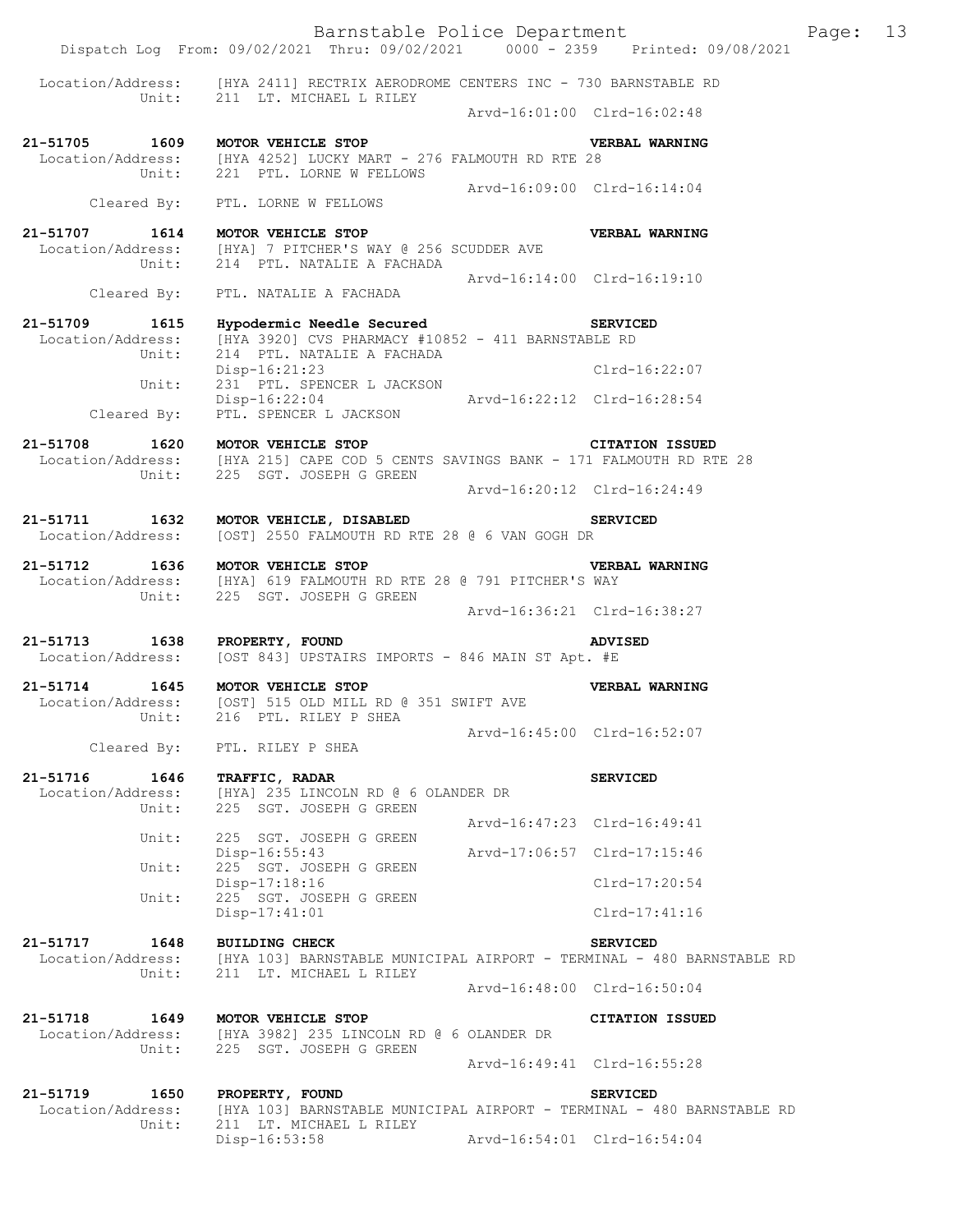| 21-51720          | 1657                       | MOTOR VEHICLE STOP<br>Location/Address: [CEN] 245 PHINNEY'S LN @ 9 GREAT MARSH RD                   | <b>ADVISED</b>                           |  |
|-------------------|----------------------------|-----------------------------------------------------------------------------------------------------|------------------------------------------|--|
|                   | Unit:                      | 216 PTL. RILEY P SHEA                                                                               |                                          |  |
|                   | Cleared By:                | PTL. RILEY P SHEA                                                                                   | Arvd-16:57:00 Clrd-17:00:42              |  |
|                   |                            |                                                                                                     |                                          |  |
| 21-51722          | 1706                       | MOTOR VEHICLE STOP                                                                                  | VERBAL WARNING                           |  |
|                   | Unit:                      | Location/Address: [CEN] 335 PINE ST @ 10 POND VIEW DR<br>234 PTL. KEVIN R MCNAMARA                  |                                          |  |
|                   |                            |                                                                                                     | Arvd-17:06:00 Clrd-17:15:35              |  |
|                   |                            | PTL. THOMAS EDWARDS                                                                                 |                                          |  |
|                   | Cleared By:                | PTL. KEVIN R MCNAMARA                                                                               |                                          |  |
| 21-51723          | 1706                       | PRISONER, ESCORT                                                                                    | <b>SERVICED</b>                          |  |
| Location/Address: |                            | [HYA 112] CAPE COD HOSPITAL - 27 PARK ST                                                            |                                          |  |
|                   | Unit:                      | 221 PTL. LORNE W FELLOWS                                                                            |                                          |  |
|                   |                            | Disp-17:07:20                                                                                       | Arvd-17:18:33 Clrd-19:11:51              |  |
|                   | Arrived By:<br>Cleared By: | PTL. LORNE W FELLOWS<br>PTL. LORNE W FELLOWS                                                        |                                          |  |
|                   | Unit:                      | 231 PTL. SPENCER L JACKSON                                                                          |                                          |  |
|                   |                            | Disp-18:49:12                                                                                       | Arvd-18:59:42 Clrd-21:04:12              |  |
| Dispatched By:    |                            | 188 - SGT. THOMAS J BIRD                                                                            |                                          |  |
|                   | Arrived By:                | PTL. SPENCER L JACKSON                                                                              |                                          |  |
|                   | Unit:                      | 214 PTL. NATALIE A FACHADA<br>$Disp-20:15:10$                                                       | Arvd-20:18:45 Clrd-21:15:33              |  |
| Dispatched By:    |                            | 188 - SGT. THOMAS J BIRD                                                                            |                                          |  |
|                   | Arrived By:                | PTL. NATALIE A FACHADA                                                                              |                                          |  |
|                   | Cleared By:                | SGT. THOMAS J BIRD                                                                                  |                                          |  |
|                   | Unit:                      | 234 PTL. KEVIN R MCNAMARA                                                                           |                                          |  |
|                   |                            | $Disp-21:05:23$<br>PTL. THOMAS EDWARDS                                                              | Arvd-21:31:36 Clrd-22:48:58              |  |
|                   | Arrived By:                | DISPATCHER RAVEN D BOXOLD                                                                           |                                          |  |
|                   | Unit:                      | 221 PTL. LORNE W FELLOWS                                                                            |                                          |  |
|                   |                            | Disp-22:20:47                                                                                       | Arvd-22:25:58 Clrd-09/03/2021 @ 00:16:44 |  |
|                   | Arrived By:                | PTL. LORNE W FELLOWS<br>PTL. LORNE W FELLOWS                                                        |                                          |  |
|                   | Cleared By:<br>Unit:       | 232 PTL. DENNIS A REDDY                                                                             |                                          |  |
|                   |                            |                                                                                                     | Arvd-00:02:17 Clrd-09/03/2021 @ 01:35:31 |  |
| Dispatched By:    |                            | 309 - PTL. DENNIS A REDDY                                                                           |                                          |  |
|                   |                            | Arrived By: PTL. DENNIS A REDDY<br>Cleared By: PTL. DENNIS A REDDY                                  |                                          |  |
|                   | Unit:                      | 216 PTL. JOHN R GARDINER                                                                            |                                          |  |
|                   |                            |                                                                                                     | Arvd-01:26:51 Clrd-09/03/2021 @ 02:38:34 |  |
| Dispatched By:    |                            | 314 - PTL. JOHN R GARDINER                                                                          |                                          |  |
|                   | Arrived By:                | PTL. JOHN R GARDINER                                                                                |                                          |  |
|                   | Cleared By:<br>Unit:       | PTL. JOHN R GARDINER<br>225<br>PTL. ERIC J ROGORZENSKI                                              |                                          |  |
|                   |                            |                                                                                                     | Arvd-02:24:37 Clrd-09/03/2021 @ 03:29:23 |  |
| Dispatched By:    |                            | 317 - PTL. ERIC J ROGORZENSKI                                                                       |                                          |  |
|                   | Arrived By:                | PTL. ERIC J ROGORZENSKI                                                                             |                                          |  |
|                   | Cleared By:                | PTL. ERIC J ROGORZENSKI                                                                             |                                          |  |
|                   | Unit:                      | 221<br>PTL. SEAN D CLEARY                                                                           | Arvd-03:25:26 Clrd-09/03/2021 @ 04:30:49 |  |
| Dispatched By:    |                            | 326 - PTL. SEAN D CLEARY                                                                            |                                          |  |
|                   | Arrived By:                | PTL. SEAN D CLEARY                                                                                  |                                          |  |
|                   | Cleared By:                | PTL. SEAN D CLEARY                                                                                  |                                          |  |
|                   | Unit:                      | 239 PTL. JONATHAN D MOORE                                                                           |                                          |  |
| Dispatched By:    |                            | Disp-04:20:32 Enrt-04:20:32 Arvd-04:27:16 Clrd-09/03/2021 @ 07:17:01<br>321 - PTL. JONATHAN D MOORE |                                          |  |
|                   | Enroute By:                | PTL. JONATHAN D MOORE                                                                               |                                          |  |
|                   | Arrived By:                | PTL. JONATHAN D MOORE                                                                               |                                          |  |
|                   | Cleared By:                | PTL. JONATHAN D MOORE                                                                               |                                          |  |
|                   | Unit:                      | 225 PTL. ERIC J ROGORZENSKI<br>Disp-06:36:18                                                        | Arvd-06:39:15 Clrd-09/03/2021 @ 07:33:11 |  |
| Dispatched By:    |                            | 897 - DISPATCHER TYLA BERBIG                                                                        |                                          |  |
|                   | Arrived By:                | PTL. ERIC J ROGORZENSKI                                                                             |                                          |  |
|                   | Cleared By:                | PTL. ERIC J ROGORZENSKI                                                                             |                                          |  |
|                   |                            |                                                                                                     |                                          |  |
| 21-51725          | 1710                       | <b>DISTURBANCE</b>                                                                                  | <b>SERVICED</b>                          |  |

Location/Address: [BAR] 270 COMMUNICATION WAY Apt. #2E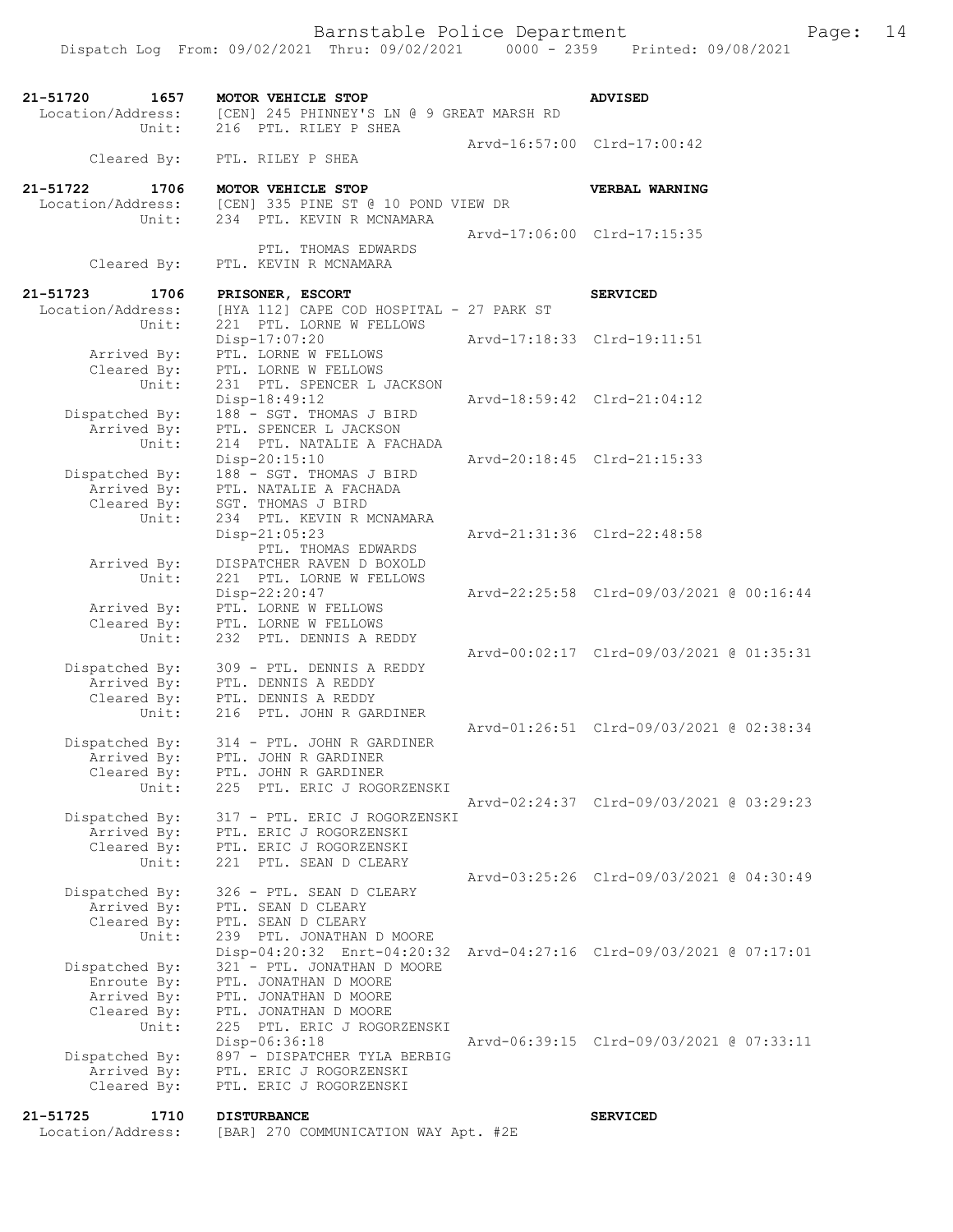Dispatch Log From: 09/02/2021 Thru: 09/02/2021 0000 - 2359 Printed: 09/08/2021 Unit: 214 PTL. NATALIE A FACHADA Disp-17:13:18 Arvd-17:15:05 Clrd-18:07:55 Cleared By: PTL. NATALIE A FACHADA Unit: 231 PTL. SPENCER L JACKSON Disp-17:13:21 Arvd-17:18:56 Clrd-17:42:19 Arrived By: PTL. SPENCER L JACKSON Unit: 210 SGT. TROY A PERRY Disp-17:27:12 Arvd-17:30:20 Clrd-17:41:13 Dispatched By: 871 - DISPATCHER RYAN J MCNALLY Arrived By: SGT. TROY A PERRY Cleared By: SGT. TROY A PERRY **21-51726 1715 MOTOR VEHICLE STOP VERBAL WARNING**  Location/Address: [HYA] 235 LINCOLN RD @ 6 OLANDER DR Unit: 225 SGT. JOSEPH G GREEN Arvd-17:15:46 Clrd-17:18:07 **21-51727 1720 MOTOR VEHICLE STOP COMPLAINT/SUMMONS**  Location/Address: [HYA] 235 LINCOLN RD @ 6 OLANDER DR Unit: 225 SGT. JOSEPH G GREEN Arvd-17:20:54 Clrd-17:40:51 Refer To Summons: 21-1467-AR Summons: SANTOS, ANTONIO C Address: 81 ISALENE ST Apt. #1 HYANNIS, MA<br>Age: 45 Age: Charges: LICENSE SUSPENDED FOR OUI, OPER MV WITH SPEEDING RATE OF SPEED EXCEEDING POSTED LIMIT **21-51728 1721 MOTOR VEHICLE, DISABLED SERVICED**  Location/Address: [OST] 6 RENOIR DR @ 2485 FALMOUTH RD RTE 28 Unit: 216 PTL. RILEY P SHEA Arvd-17:21:00 Clrd-17:43:06 Cleared By: PTL. RILEY P SHEA **21-51729 1722 E911, SILENT CALL SERVICED**  Location/Address: [BAR] 345 BONE HILL RD Unit: 251 PTL. NOLAN R O'MELIA Disp-17:59:49 Clrd-18:02:01 Cleared By: DISPATCHER RYAN J MCNALLY **21-51731 1754 MOTOR VEHICLE STOP VERBAL WARNING**  Location/Address: [HYA] 400 SCUDDER AVE @ 6 SMITH ST Unit: 225 SGT. JOSEPH G GREEN Arvd-17:54:11 Clrd-17:56:52 **21-51733 1755 MOTOR VEHICLE STOP VERBAL WARNING**  Location/Address: [HYA 243] 199 FALMOUTH RD RTE 28 Unit: 234 PTL. KEVIN R MCNAMARA Arvd-17:55:00 Clrd-18:06:53 PTL. THOMAS EDWARDS Cleared By: PTL. KURT LARIVIERE **21-51732 1756 MOTOR VEHICLE STOP VERBAL WARNING**  Location/Address: [CEN] 204 OLD STAGE RD @ 4 SYLVIA LN Unit: 216 PTL. RILEY P SHEA Arvd-17:56:00 Clrd-18:00:51 Cleared By: PTL. RILEY P SHEA **21-51734 1800 ASSIST, KEEP PEACE SERVICED**  Location/Address: [HYA] 108 MITCHELL'S WAY Unit: 212 PTL BRIAN GUINEY Disp-18:04:01 Arvd-18:10:37 Clrd-18:35:25 Arrived By: PTL BRIAN GUINEY Cleared By: PTL BRIAN GUINEY **21-51736 1813 MOTOR VEHICLE STOP CITATION ISSUED**  Location/Address: [HYA] 400 SCUDDER AVE @ 6 SMITH ST<br>Unit: 225 SGT. JOSEPH G GREEN 225 SGT. JOSEPH G GREEN Arvd-18:13:18 Clrd-18:13:25 **21-51737 1826 MOTOR VEHICLE STOP VERBAL WARNING** 

Barnstable Police Department Fage: 15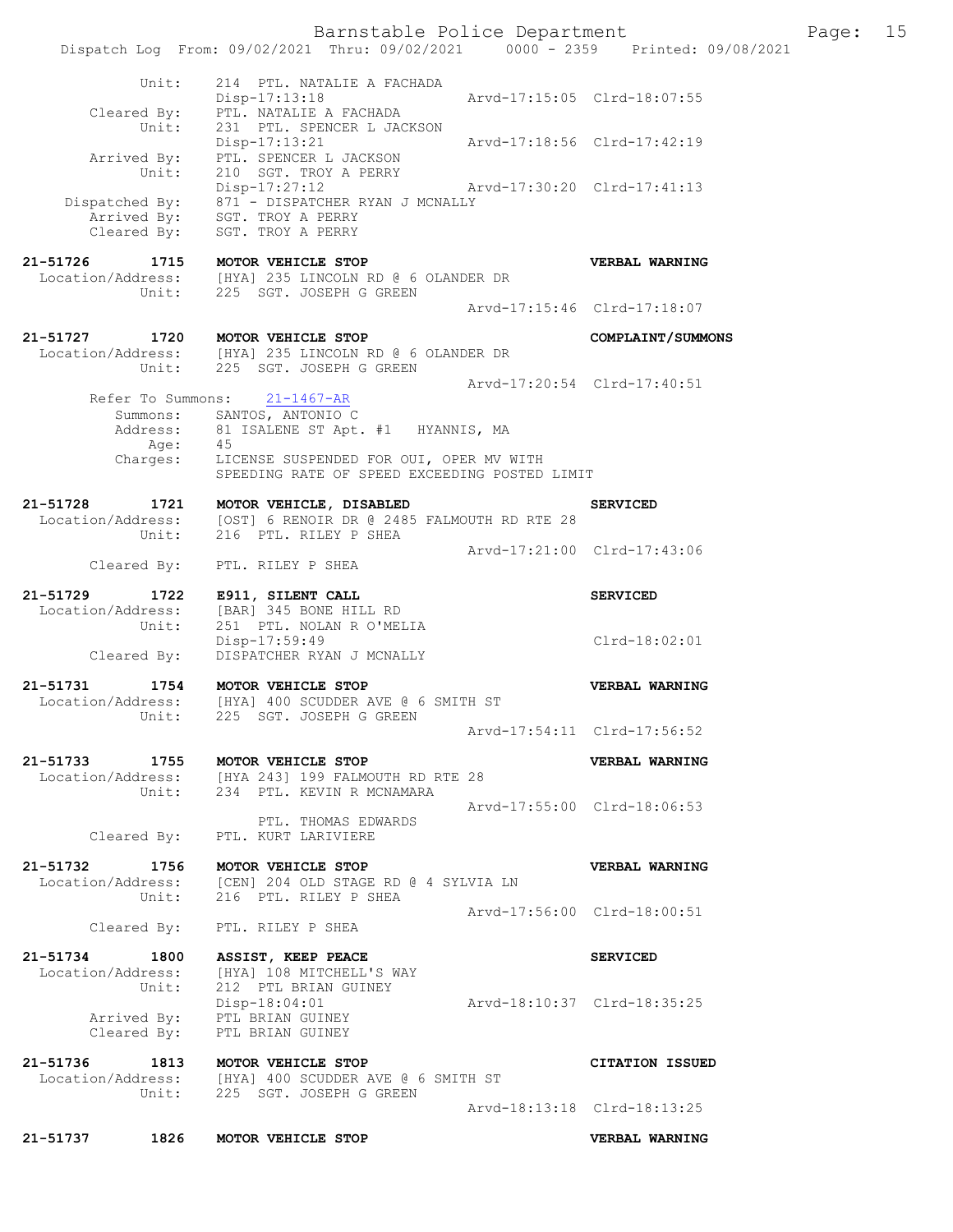|                                                | Barnstable Police Department<br>Dispatch Log From: 09/02/2021 Thru: 09/02/2021 0000 - 2359 Printed: 09/08/2021                                                                                                                                                       |                                           |                             | Page: 16 |  |
|------------------------------------------------|----------------------------------------------------------------------------------------------------------------------------------------------------------------------------------------------------------------------------------------------------------------------|-------------------------------------------|-----------------------------|----------|--|
|                                                | $\texttt{Location/Address:} \qquad \texttt{[HYA]} \; \; \texttt{105 PLEASANT} \; \; \texttt{ST} \; \; \texttt{0} \; \; \texttt{114} \; \; \texttt{SOUTH} \; \; \texttt{ST} \qquad \texttt{251} \quad \; \texttt{PTL. NOLAN} \; \; \texttt{R} \; \; \texttt{0'MELIA}$ |                                           |                             |          |  |
|                                                | Cleared By: PTL. NOLAN R O'MELIA                                                                                                                                                                                                                                     | Arvd-18:26:00 Clrd-18:30:56               |                             |          |  |
| 21-51738 1829 MOTOR VEHICLE STOP               | Location/Address: [HYA] 165 OLD COLONY RD @ 3 COOK CIR<br>Unit: 225 SGT. JOSEPH G GREEN                                                                                                                                                                              |                                           | <b>VERBAL WARNING</b>       |          |  |
|                                                |                                                                                                                                                                                                                                                                      | Aryd-18:29:07 Clrd-18:31:26               |                             |          |  |
|                                                | 21-51739 1846 MOTOR VEHICLE STOP<br>Location/Address: [HYA 805] TIKI PORT RESTAURANT - 712 IYANNOUGH RD RTE 132<br>Unit: 225 SGT. JOSEPH G GREEN                                                                                                                     |                                           | VERBAL WARNING              |          |  |
|                                                |                                                                                                                                                                                                                                                                      | Arvd-18:46:17 Clrd-18:46:48               |                             |          |  |
| 21-51743 1857 TRAFFIC, RADAR                   | Location/Address: [CEN] 401 OAK ST @ 19 CAP'N CROSBY RD<br>Unit: 225 SGT. JOSEPH G GREEN                                                                                                                                                                             |                                           | <b>SERVICED</b>             |          |  |
|                                                |                                                                                                                                                                                                                                                                      | Arvd-18:57:24 Clrd-19:00:41               |                             |          |  |
| 21-51744 1857 HARASSMENT                       | Location/Address: [HYA 465] JFK MUSEUM - 397 MAIN ST<br>Unit: 234 PTL. KEVIN R MCNAMARA                                                                                                                                                                              |                                           | <b>GONE ON ARRIVAL</b>      |          |  |
|                                                | Disp-18:59:33 Arvd-18:59:37 Clrd-19:09:19<br>PTL. THOMAS EDWARDS<br>Cleared By: DISPATCHER RYAN J MCNALLY                                                                                                                                                            |                                           |                             |          |  |
| 21-51745 1900 MOTOR VEHICLE STOP               |                                                                                                                                                                                                                                                                      |                                           |                             |          |  |
|                                                | Location/Address: [CEN] 284 OAK ST @ 8 ALLAN RD<br>Unit: 225 SGT. JOSEPH G GREEN                                                                                                                                                                                     |                                           | <b>CITATION ISSUED</b>      |          |  |
|                                                |                                                                                                                                                                                                                                                                      | Arvd-19:00:41 Clrd-19:04:20               |                             |          |  |
|                                                | 21-51746 1903 MOTOR VEHICLE STOP<br>Location/Address: [MAR 56] MAHONEYS GARDEN CENTER - 2929 FALMOUTH RD RTE 28<br>Unit: 232 PTL. DANIEL D RUTH                                                                                                                      |                                           | VERBAL WARNING              |          |  |
|                                                | Cleared By: PTL. DANIEL D RUTH                                                                                                                                                                                                                                       | Arvd-19:03:00 Clrd-19:18:56               |                             |          |  |
|                                                | Unit: 216 PTL. RILEY P SHEA<br>Disp-19:04:02<br>Cleared By: PTL. RILEY P SHEA                                                                                                                                                                                        | - - ------<br>Arvd-19:04:05 Clrd-19:18:51 |                             |          |  |
| 21-51747 1910                                  | MOTOR VEHICLE STOP                                                                                                                                                                                                                                                   |                                           | VERBAL WARNING              |          |  |
| Unit:                                          | Location/Address: [CEN] 284 OAK ST @ 325 PATRIOT WAY<br>225 SGT. JOSEPH G GREEN                                                                                                                                                                                      |                                           |                             |          |  |
|                                                |                                                                                                                                                                                                                                                                      |                                           | Arvd-19:10:44 Clrd-19:13:55 |          |  |
| 21-51748<br>1914<br>Location/Address:<br>Unit: | MOTOR VEHICLE, DISABLED<br>[OST] 2844 FALMOUTH RD RTE 28 @ 8 FOX HOLLOW LN<br>251 PTL. NOLAN R O'MELIA                                                                                                                                                               |                                           | <b>SERVICED</b>             |          |  |
|                                                | Cleared By: PTL. NOLAN R O'MELIA                                                                                                                                                                                                                                     |                                           | Arvd-19:14:00 Clrd-19:19:38 |          |  |
| 21-51749<br>Unit:                              | 1920 MOTOR VEHICLE STOP<br>Location/Address: [MAR] 3200 FALMOUTH RD RTE 28 @ 1900 SOUTH COUNTY RD<br>232 PTL. DANIEL D RUTH                                                                                                                                          |                                           | <b>VERBAL WARNING</b>       |          |  |
|                                                | Cleared By: PTL. DANIEL D RUTH                                                                                                                                                                                                                                       |                                           | Arvd-19:20:00 Clrd-19:25:55 |          |  |
| 21-51750                                       | 1932 MOTOR VEHICLE STOP                                                                                                                                                                                                                                              |                                           | <b>CITATION ISSUED</b>      |          |  |
| Unit:                                          | Location/Address: [HYA] 68 CENTER ST @ 4 ELM AVE<br>234 PTL. KEVIN R MCNAMARA                                                                                                                                                                                        |                                           | Arvd-19:32:00 Clrd-20:00:28 |          |  |
| Unit:                                          | PTL. THOMAS EDWARDS<br>221 PTL. LORNE W FELLOWS                                                                                                                                                                                                                      |                                           |                             |          |  |
|                                                | Dispatched By: 330 - PTL. LORNE W FELLOWS<br>Arrived By: PTL. LORNE W FELLOWS<br>Cleared By: PTL. LORNE W FELLOWS                                                                                                                                                    | Arvd-19:35:00 Clrd-19:43:44               |                             |          |  |
| 21-51751<br>1935                               | HARASSMENT, UNWANTED                                                                                                                                                                                                                                                 |                                           | PROTECTIVE CUSTODY          |          |  |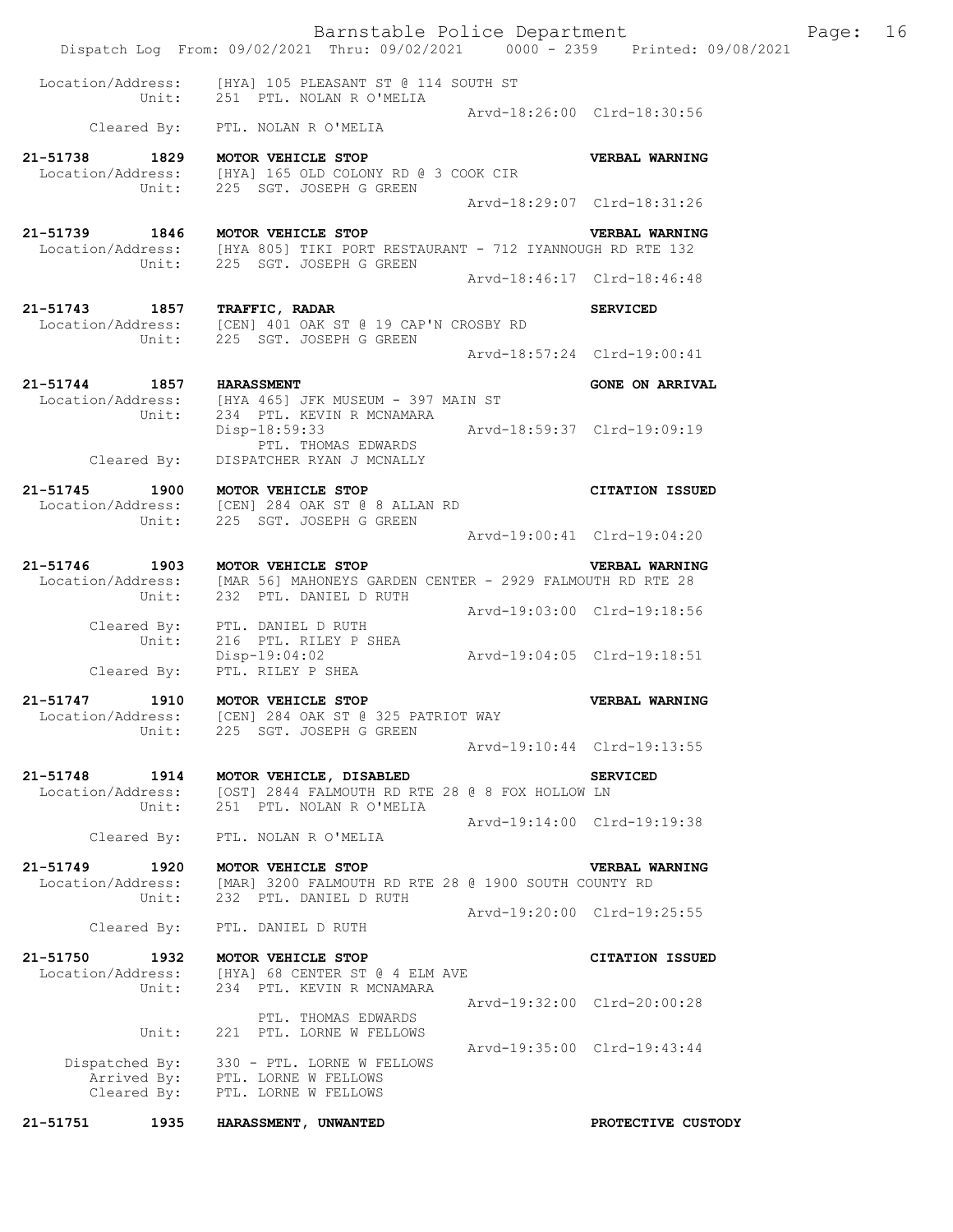Barnstable Police Department Fage: 17

|                                           | $50.2115$ can $20.215$ can be part chicago<br>Dispatch Log From: 09/02/2021 Thru: 09/02/2021 0000 - 2359 Printed: 09/08/2021 |                             |                             | $-29$ |
|-------------------------------------------|------------------------------------------------------------------------------------------------------------------------------|-----------------------------|-----------------------------|-------|
|                                           | Location/Address: [HYA] 75 CEDAR ST Apt. #A                                                                                  |                             |                             |       |
| Unit:                                     | 212 PTL BRIAN GUINEY                                                                                                         |                             |                             |       |
|                                           | Disp-19:38:29                                                                                                                | Arvd-19:41:59 Clrd-20:19:47 |                             |       |
|                                           |                                                                                                                              |                             |                             |       |
|                                           | Arrived By: PTL BRIAN GUINEY<br>Cleared By: PTL BRIAN GUINEY<br>Unit: 251 PTL. NOLAN R O'MELIA<br>Disp-19:38:51              |                             |                             |       |
|                                           | Cleared By: DISPATCHER RYAN J MCNALLY                                                                                        |                             | $Clrd-19:52:01$             |       |
|                                           | Refer To $P/C$ : 21-1468-AR                                                                                                  |                             |                             |       |
|                                           | P/C: MATTOX, ISSIAH L                                                                                                        |                             |                             |       |
|                                           | Address: 2N WOODFORD ST Apt. #1 WORCESTER, MA<br>Age: 39                                                                     |                             |                             |       |
| Charges:                                  | INCAPACITATED PERSONS, ASSISTANCE TO FACILITY OR PROTECTIVE CUSTODY                                                          |                             |                             |       |
|                                           |                                                                                                                              |                             |                             |       |
| 21-51752                                  | 1938 MOTOR VEHICLE STOP<br>Location/Address: [MAR] 606 RACE LN @ 1 WILLIMANTIC DR                                            |                             | <b>CITATION ISSUED</b>      |       |
| Unit:                                     | 225 SGT. JOSEPH G GREEN                                                                                                      |                             |                             |       |
|                                           |                                                                                                                              |                             | Arvd-19:38:03 Clrd-19:43:05 |       |
| 21-51753 1944                             | HARASSMENT, UNWANTED                                                                                                         |                             | <b>SERVICED</b>             |       |
|                                           | Location/Address: [HYA 3488] SUBWAY #53322 - 14 WEST MAIN ST                                                                 |                             |                             |       |
| Unit:                                     | 234 PTL. KEVIN R MCNAMARA                                                                                                    |                             |                             |       |
|                                           | Disp-20:04:39<br>PTL. THOMAS EDWARDS                                                                                         |                             | $Clrd-20:05:21$             |       |
|                                           | Dispatched By: 882 - DISPATCHER RAVEN D BOXOLD                                                                               |                             |                             |       |
|                                           | Cleared By: DISPATCHER RAVEN D BOXOLD                                                                                        |                             |                             |       |
| Unit:                                     | 214 PTL. NATALIE A FACHADA<br>Disp-20:04:44                                                                                  |                             | Clrd-20:05:18               |       |
|                                           |                                                                                                                              |                             |                             |       |
|                                           | Dispatched By: 882 - DISPATCHER RAVEN D BOXOLD<br>Cleared By: DISPATCHER RAVEN D BOXOLD                                      |                             |                             |       |
|                                           | Unit: 251 PTL. NOLAN R O'MELIA                                                                                               | Arvd-20:05:15 Clrd-20:16:32 |                             |       |
|                                           | Disp-20:05:13<br>Dispatched By: 882 - DISPATCHER RAVEN D BOXOLD                                                              |                             |                             |       |
|                                           | Arrived By: DISPATCHER RAVEN D BOXOLD                                                                                        |                             |                             |       |
|                                           | Cleared By: PTL. NOLAN R O'MELIA                                                                                             |                             |                             |       |
| 21-51755<br>2012                          | <b>ASSIST, OTHER AGENCY</b>                                                                                                  |                             | <b>SERVICED</b>             |       |
|                                           | Location/Address: [COT] 49 PENELOPE LN                                                                                       |                             |                             |       |
| Unit:                                     | 232 PTL. DANIEL D RUTH<br>Disp-20:13:36                                                                                      |                             | Clrd-20:25:10               |       |
| Cleared By:                               | DISPATCHER RAVEN D BOXOLD                                                                                                    |                             |                             |       |
| 21-51757<br>2020                          | DISTURBANCE, NOISE                                                                                                           |                             | <b>UNFOUNDED</b>            |       |
| Location/Address:                         | [CEN 4] CRAIGVILLE BEACH - 997 CRAIGVILLE BEACH RD                                                                           |                             |                             |       |
| Unit:                                     | 216 PTL. RILEY P SHEA                                                                                                        |                             |                             |       |
| Arrived By:                               | Disp-20:21:55<br>DISPATCHER RAVEN D BOXOLD                                                                                   |                             | Arvd-20:27:48 Clrd-20:29:00 |       |
| Cleared By:                               | DISPATCHER RAVEN D BOXOLD                                                                                                    |                             |                             |       |
|                                           |                                                                                                                              |                             |                             |       |
| $21 - 51758$<br>2021<br>Location/Address: | MOTOR VEHICLE STOP<br>[CEN] 1074 W MAIN ST @ 1195 FALMOUTH RD RTE 28                                                         |                             | <b>CITATION ISSUED</b>      |       |
| Unit:                                     | 225 SGT. JOSEPH G GREEN                                                                                                      |                             |                             |       |
|                                           |                                                                                                                              |                             | Arvd-20:21:29 Clrd-20:27:03 |       |
| 21-51760<br>2039                          | WARRANT, ATTEMPT                                                                                                             |                             | <b>SERVICED</b>             |       |
| Location/Address:                         | [HYA] PITCHER'S WAY                                                                                                          |                             |                             |       |
| Unit:                                     | 251 PTL. NOLAN R O'MELIA                                                                                                     |                             |                             |       |
| Arrived By:                               | Disp-20:39:45<br>DISPATCHER RYAN J MCNALLY                                                                                   |                             | Arvd-20:40:25 Clrd-21:15:03 |       |
| Cleared By:                               | PTL. NOLAN R O'MELIA                                                                                                         |                             |                             |       |
| Unit:                                     | 210 SGT. TROY A PERRY                                                                                                        |                             |                             |       |
| Cleared By:                               | Disp-20:39:50<br>SGT. TROY A PERRY                                                                                           |                             | Arvd-20:39:53 Clrd-21:11:11 |       |
| Unit:                                     | 343 SGT. KEVIN A CONNOLLY                                                                                                    |                             |                             |       |
|                                           | Disp-20:41:50                                                                                                                |                             | Arvd-20:42:01 Clrd-22:44:40 |       |
| Cleared By:<br>Unit:                      | DISPATCHER RYAN J MCNALLY<br>203 LT. JENNIFER P ELLIS                                                                        |                             |                             |       |
|                                           | Disp-20:42:01                                                                                                                |                             | Arvd-20:42:13 Clrd-21:35:35 |       |
| Dispatched By:                            | 871 - DISPATCHER RYAN J MCNALLY                                                                                              |                             |                             |       |
| Arrived By:<br>Cleared By:                | DISPATCHER RYAN J MCNALLY                                                                                                    |                             |                             |       |
|                                           | LT. JENNIFER P ELLIS                                                                                                         |                             |                             |       |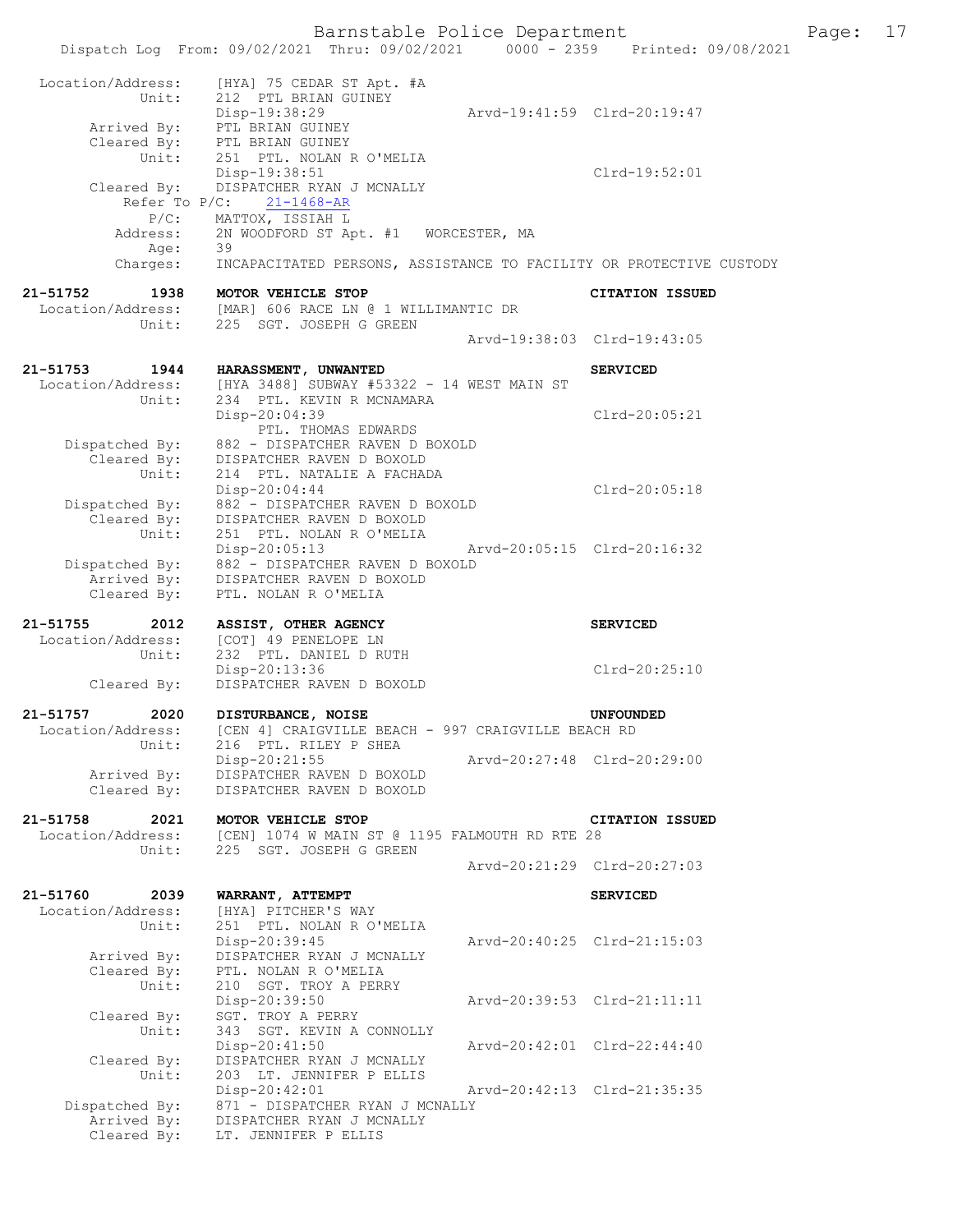Barnstable Police Department Fage: 18 Dispatch Log From: 09/02/2021 Thru: 09/02/2021 0000 - 2359 Printed: 09/08/2021 Unit: 221 PTL. LORNE W FELLOWS Disp-20:42:20 Arvd-20:42:27 Clrd-21:07:43 Dispatched By: 871 - DISPATCHER RYAN J MCNALLY Arrived By: DISPATCHER RYAN J MCNALLY Cleared By: PTL. LORNE W FELLOWS Unit: 225 SGT. JOSEPH G GREEN Arvd-20:50:13 Clrd-20:50:15 Dispatched By: 280 - SGT. JOSEPH G GREEN Arrived By: SGT. JOSEPH G GREEN Cleared By: SGT. JOSEPH G GREEN **21-51762 2044 E911, SILENT CALL SERVICED**  Location/Address: [HYA] 410 BEARSE'S WAY Apt. #3 Unit: 234 PTL. KEVIN R MCNAMARA Disp-20:55:24 Clrd-20:55:45 PTL. THOMAS EDWARDS Unit: 231 PTL. SPENCER L JACKSON Disp-21:05:57 Clrd-21:13:26 Cleared By: DISPATCHER RYAN J MCNALLY Unit: 225 SGT. JOSEPH G GREEN Disp-21:06:46 Arvd-21:08:23 Clrd-21:13:28 Arrived By: SGT. JOSEPH G GREEN Cleared By: DISPATCHER RYAN J MCNALLY **21-51763 2052 HOMELESS TRESPASS/UNWANTED SERVICED**  Location/Address: [HYA 4085] ST. JOSEPH'S HOUSE - 77 WINTER ST Unit: 221 PTL. LORNE W FELLOWS Disp-21:17:04 Arvd-21:17:52 Clrd-21:27:57 Arrived By: PTL. LORNE W FELLOWS Cleared By: PTL. LORNE W FELLOWS Unit: 231 PTL. SPENCER L JACKSON Disp-21:17:13 Arvd-21:23:55 Clrd-21:27:23 Arrived By: PTL. SPENCER L JACKSON Cleared By: PTL. SPENCER L JACKSON **21-51764 2057 MOTOR VEHICLE STOP VERBAL WARNING**  Location/Address: [HYA] 867 IYANNOUGH RD RTE 132 @ 10 AIRPORT RD Unit: 225 SGT. JOSEPH G GREEN Arvd-20:57:23 Clrd-21:00:22 **21-51765 2110 FOLLOWUP PREV CASE SERVICED**  Location/Address: [CEN 19] LAMBERT'S RAINBOW FRUIT - 1000 WEST MAIN ST **21-51766 2114 ALARM, RESIDENTIAL ALARM - FALSE**  Location/Address: [MAR 1341] HEYWOOD EDWARD & LYNNE - 65 ASA MEIGS RD Unit: 232 PTL. DANIEL D RUTH Disp-21:16:06 Arvd-21:33:54 Clrd-21:42:04 Arrived By: PTL. DANIEL D RUTH Cleared By: PTL. DANIEL D RUTH **21-51767 2114 FOLLOWUP PREV CASE SERVICED**  Location: [SYA] YARMOUTH POLICE DEPARTMENT Unit: 214 PTL. NATALIE A FACHADA Arvd-21:32:14 Clrd-09/03/2021 @ 00:59:52 Arrived By: PTL. NATALIE A FACHADA Cleared By: SGT. CHRISTOPHER R ROSS **21-51768 2117 MOTOR VEHICLE STOP VERBAL WARNING**  Location/Address: [HYA 2560] WEST MARINE - 276 FALMOUTH RD RTE 28 Unit: 225 SGT. JOSEPH G GREEN Arvd-21:17:36 Clrd-21:22:00 **21-51769 2124 MOTOR VEHICLE STOP CITATION ISSUED**  Location/Address: [HYA 836] ZIGGY'S AUTO SPECIALISTS - 832 BEARSE'S WAY Unit: 225 SGT. JOSEPH G GREEN Arvd-21:24:39 Clrd-21:28:02 **21-51770 2134 MOTOR VEHICLE STOP CITATION ISSUED**  Location/Address: [BAR] 131 ATTUCKS LN @ 1635 IYANNOUGH RD RTE 132 Unit: 225 SGT. JOSEPH G GREEN

Arvd-21:34:13 Clrd-21:40:46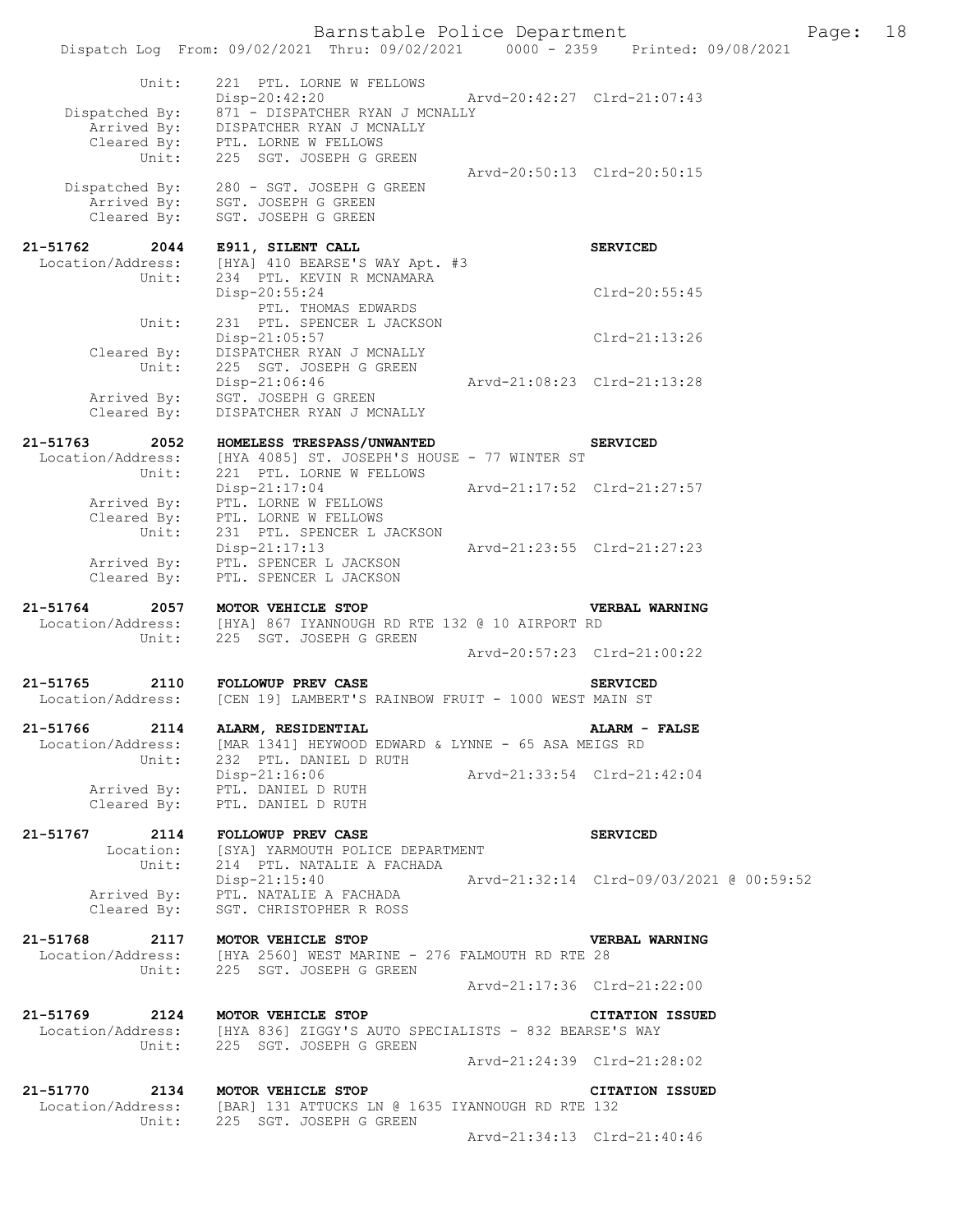|                                                             | Barnstable Police Department                                                                                                                      |                             | Page: | 19 |
|-------------------------------------------------------------|---------------------------------------------------------------------------------------------------------------------------------------------------|-----------------------------|-------|----|
|                                                             | Dispatch Log From: 09/02/2021 Thru: 09/02/2021 0000 - 2359 Printed: 09/08/2021                                                                    |                             |       |    |
| 21-51772<br>2141<br>Location/Address:                       | PROPERTY, LOST<br>[HYA 2725] BRAZILIAN GRILL, THE - 680 MAIN ST                                                                                   | <b>ADVISED</b>              |       |    |
| 21-51771<br>2143<br>Unit:                                   | MOTOR VEHICLE STOP<br>Location/Address: [HYA] 185 WINTER ST @ 78 CHARLES ST<br>231 PTL. SPENCER L JACKSON                                         | VERBAL WARNING              |       |    |
| Cleared By:                                                 | PTL. SPENCER L JACKSON                                                                                                                            | Arvd-21:43:00 Clrd-21:45:27 |       |    |
| 21-51774<br>2146<br>Location/Address:                       | PROPERTY, LOST<br>[HYA 14] TJ MAXX PLAZA - 425 IYANNOUGH RD RTE 28                                                                                | <b>ADVISED</b>              |       |    |
| 21-51773<br>2147<br>Location/Address:<br>Unit:              | ALARM, COMMERCIAL<br>[HYA 2242] CAPE & ISLANDS TIRE CO INC MAIN RETAIL STORE - 720 BEARSE'S WAY<br>251 PTL. NOLAN R O'MELIA                       | ALARM - FALSE               |       |    |
| Cleared By:                                                 | Disp-21:50:40<br>Arrived By: PTL. NOLAN R O'MELIA<br>PTL. NOLAN R O'MELIA                                                                         | Arvd-21:53:40 Clrd-21:56:55 |       |    |
| 21-51775<br>2158                                            | MOTOR VEHICLE STOP                                                                                                                                | <b>ARREST MADE</b>          |       |    |
| Unit:                                                       | Location/Address: [HYA] 100 FALMOUTH RD RTE 28 @ 180 WALTON AVE<br>225 SGT. JOSEPH G GREEN                                                        |                             |       |    |
| Unit:                                                       | Cleared By: SGT. THOMAS J BIRD<br>251 PTL. NOLAN R O'MELIA                                                                                        | Arvd-21:58:00 Clrd-22:48:58 |       |    |
|                                                             | Dispatched By: 292 - PTL. NOLAN R O'MELIA<br>Arrived By: PTL. NOLAN R O'MELIA<br>Cleared By: PTL. NOLAN R O'MELIA                                 | Arvd-21:58:58 Clrd-22:33:53 |       |    |
| Unit:                                                       | 231 PTL. SPENCER L JACKSON                                                                                                                        | Arvd-21:59:21 Clrd-22:49:09 |       |    |
| Cleared By:                                                 | Dispatched By: 279 - PTL. SPENCER L JACKSON<br>Arrived By: PTL. SPENCER L JACKSON<br>SGT. THOMAS J BIRD                                           |                             |       |    |
|                                                             |                                                                                                                                                   |                             |       |    |
| 2158<br>21-51776<br>Location/Address:<br>Unit:              | MOTOR VEHICLE, DISABLED<br>[OST] 2485 FALMOUTH RD RTE 28 @ 6 RENOIR DR<br>216 PTL. RILEY P SHEA                                                   | <b>SERVICED</b>             |       |    |
| Cleared By:                                                 | PTL. RILEY P SHEA                                                                                                                                 | Arvd-21:58:00 Clrd-22:38:30 |       |    |
| 21-51777<br>2321<br>Location/Address:<br>Unit:              | ASSIST, WELL BEING<br>[HYA] 199 ARROWHEAD DR<br>251 PTL. NOLAN R O'MELIA                                                                          | <b>SERVICED</b>             |       |    |
| Arrived By:<br>Cleared By:                                  | Disp-23:23:00<br>PTL. NOLAN R O'MELIA<br>PTL. NOLAN R O'MELIA                                                                                     | Arvd-23:26:30 Clrd-23:28:27 |       |    |
| 21-51778<br>2332<br>Location/Address:<br>Unit:              | <b>DISTURBANCE</b><br>[HYA 670] QUARTERDECK LOUNGE - 247 IYANNOUGH RD RTE 28<br>251 PTL. NOLAN R O'MELIA                                          | <b>GONE ON ARRIVAL</b>      |       |    |
| Arrived By:<br>Cleared By:<br>Unit:                         | Disp-23:33:42<br>PTL. NOLAN R O'MELIA<br>PTL. NOLAN R O'MELIA<br>231 PTL. SPENCER L JACKSON                                                       | Arvd-23:36:18 Clrd-23:57:14 |       |    |
| Cleared By:<br>Unit:                                        | $Disp-23:34:00$<br>PTL. SPENCER L JACKSON<br>210 SGT. TROY A PERRY                                                                                | Arvd-23:36:37 Clrd-23:57:08 |       |    |
| Dispatched By:<br>Enroute By:<br>Arrived By:<br>Cleared By: | Disp-23:34:27 Enrt-23:34:27 Arvd-23:36:55 Clrd-23:39:16<br>225 - SGT. TROY A PERRY<br>SGT. TROY A PERRY<br>SGT. TROY A PERRY<br>SGT. TROY A PERRY |                             |       |    |